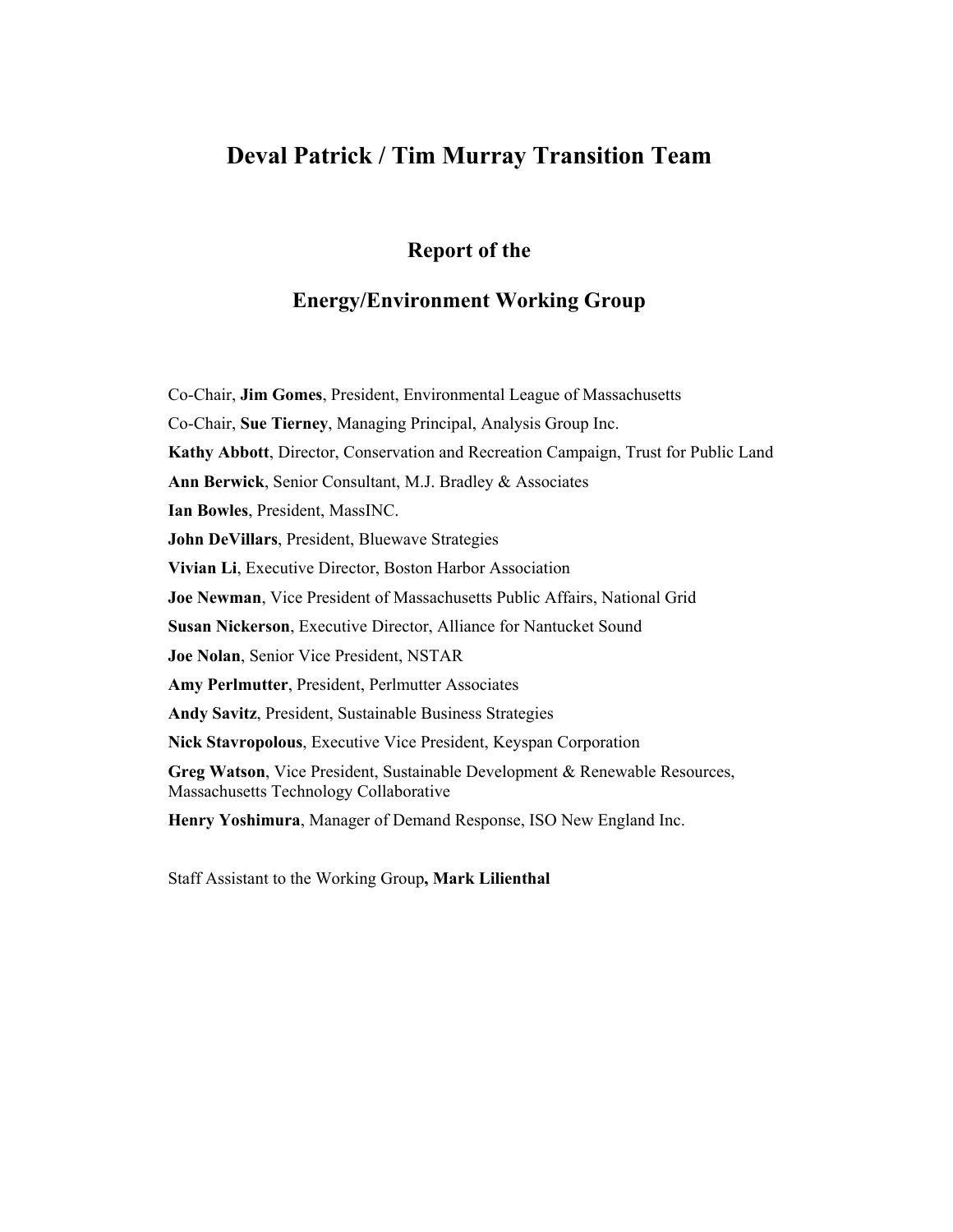### **Table of Contents**

### **Energy & Environment Principles – Challenges, Opportunities, Metrics**

**Renewable energy technologies Parks and open spaces Conservation Government practices Toxics Utility regulations** 

Calendar of Key Energy/Environmental "milestone" events in the 1<sup>st</sup> 100 Days

### **Library of Comments**

**Website submissions Written comments submitted at meetings and to Working Group Members** 

### **Appendix**

**List of contacts**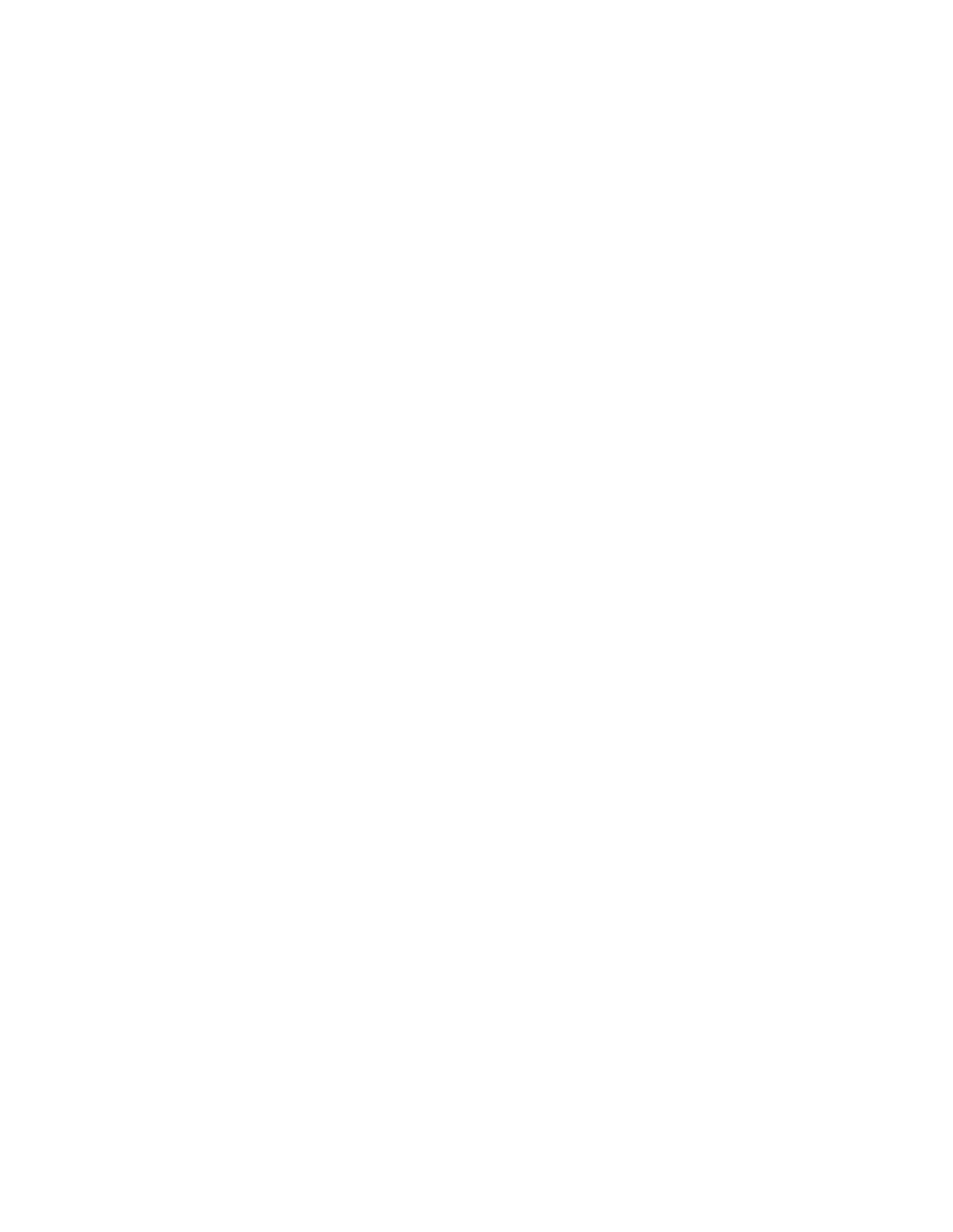## **DEVAL PATRICK ENERGY AND ENVIRONMENTAL PRINCIPLES**

# **Challenges**

# **Opportunities**

**Metrics**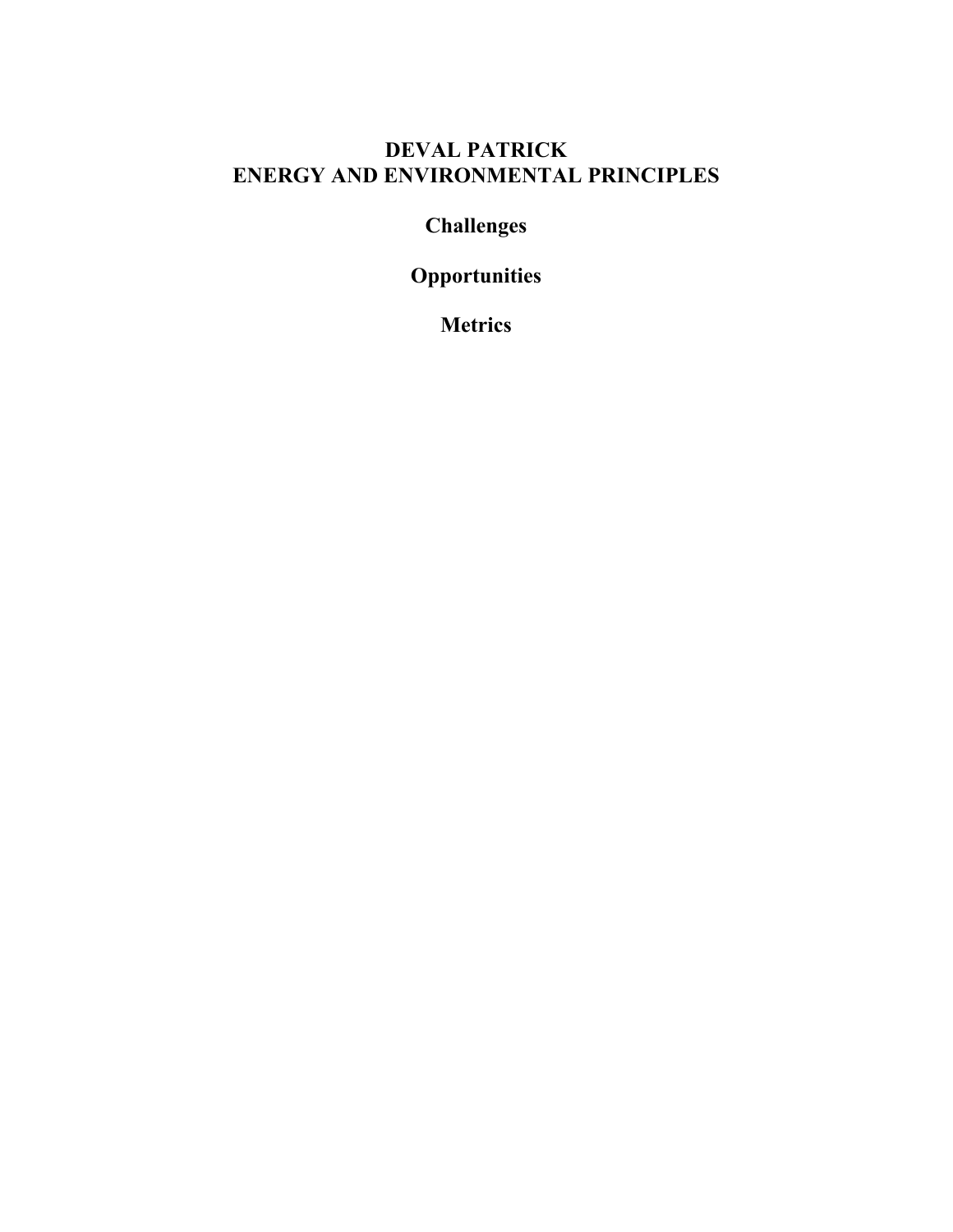### **DRIVING OUR ECONOMY AROUND RENEWABLE ENERGY TECHNOLOGIES**

### **Near-term challenges facing the new Patrick/Murray administration**

- Despite significant progress in several areas of renewable resource development in Massachusetts (notably solar energy, small-scale wind and green building design and construction), siting issues have made it difficult to develop large-scale wind projects in the state. As a result, the state has received a reputation as somewhat hostile to renewable energy and, unless addressed, the trend could hinder our efforts to meet the state's clean energy goals and the creation of renewable energy-related jobs.
- On top of that, several renewable energy firms have been forced to make business decisions that may affect their ability to remain or expand in Massachusetts. Efforts to strengthen the state's renewable energy companies need to be made through economic development, training programs, tax incentives.

### **Near-term opportunities to be seized upon by the new administration**

- There is considerable public enthusiasm and support for green energy products, figuring out ways to adopt home-grown and innovative energy technologies not dependent upon foreign sources of fossil fuel.
- Significant capital (from private equity firms, from foundations, from others) is moving into the clean energy field. There is enormous domestic and international competition to host economic development and be the recipient of funding moving to start-ups, R&D, commercial ventures.
- To immediately grab the momentum on these issues, Governor Patrick could set out a bold agenda on clean energy in the first 100 days of his administration. For example, things the Governor might do are:
	- o Sign the Regional Greenhouse Gas Initiative (RGGI) immediately upon taking office, and use it as a vehicle to encourage national action;
	- o Sponsor a "listening" summit to discern our comparative advantages/ disadvantages, and hear about immediate steps that the state should take to support investment (public, private) in renewable energy technologies (as a business cluster, as a center of clean energy use, as a leader in the field);
	- o Use the initial budget document as a policy statement on these issues;
	- o File a bill (something like a new "Massachusetts Energy and Environmental Security Act") that includes an initial set of wide-ranging initiatives to support clean energy and energy efficiency investment and job development in the state. (The package could include utility regulatory reforms; tax issues; state loan guarantees; permitting reforms; R&D; development of a state plan; state and local government energy procurement requirements and standards; use of state pension funds to leverage investment in clean energy and efficiency technologies; job training and educational elements; enhancements to the state's Renewable Portfolio Standards.)

### **Measures of success in addressing this issue – short-term and long-term**

### 1. **Development of a core business sector in renewable/clean energy technology**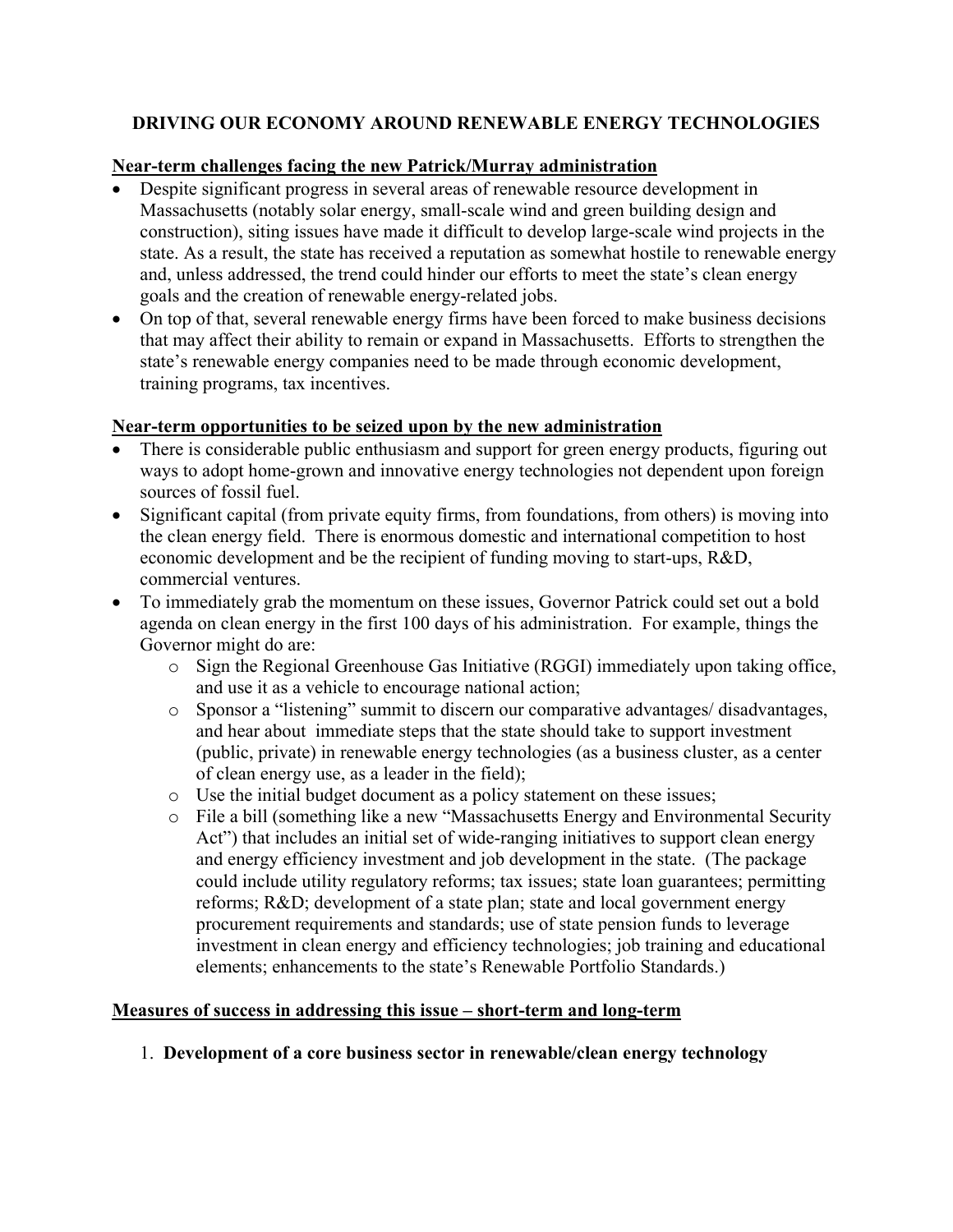- Massachusetts moves to among the top [5?] states in terms of  $#$  of jobs,  $#$  of firms, \$ of sales revenues, # of renewable projects (in absolute terms, or relative to Gross State Product or per capita)
- Successful siting of at least one renewable project of meaningful size and scope in the next [18?] months
- Successful siting of [x] small-scale renewable projects
- # of appropriately-sited renewables projects on state lands

### **2. Massachusetts gains renewable energy leadership stature in Northeast**

- Governor is tenacious, courageous, focused leader in developing clean energy sector – using bully pulpit, convening authority, legislative initiative, government procurement, utility policy, tax instruments (production tax credits, etc.), economic development tools, education
- Transforming state from "supporting renewables in word" to "supporting renewables in deed" – through variety of steps/actions/initiatives
- Development of nationally/internationally-recognized renewables industry with high-tech jobs, patents, firms, innovation
- Develop "cluster strategy" around renewable energy (e.g., blade manufacturing ties into x, which ties into y, etc.)
- Pushing next phase of refinement of Renewable Portfolio Standard (RPS)
- Adoption of financial incentives for encouraging renewables through package of tax, regulatory, state and local procurement decisions, partnership, R&D, business development actions.

### **3. Renewables make up growing share of energy used in Massachusetts**

- Massachusetts joins RGGI as initial stage of a carbon cap, with pursuit of national program to cap carbon and help to create level playing field for low-carbon renewable technologies
- Renewable Portfolio Standard (RPS) moves into a  $2<sup>nd</sup>$  phase: initial renewable targets met; more aggressive renewables targets adopted; "refreshed" examination of RPS (what works, what doesn't, scrutiny of "alternative compliance payments," other incentives needed to encourage utilities and competitive energy suppliers to enter into long-term contracts with suppliers).
- Increase the percentage of Massachusetts's total energy demand growth met by renewables – in transportation fuels, home heating fuel, and electricity use.
- Renewable standards applied to liquid fuels for transportation and for home heating oil – growing percentage of renewables fuel in gasoline blend sold in Massachusetts
- Increasing percentage of new commercial floor space is LEED-certified/green buildings, and of residential/commercial buildings with solar roofs and other on-site renewable energy systems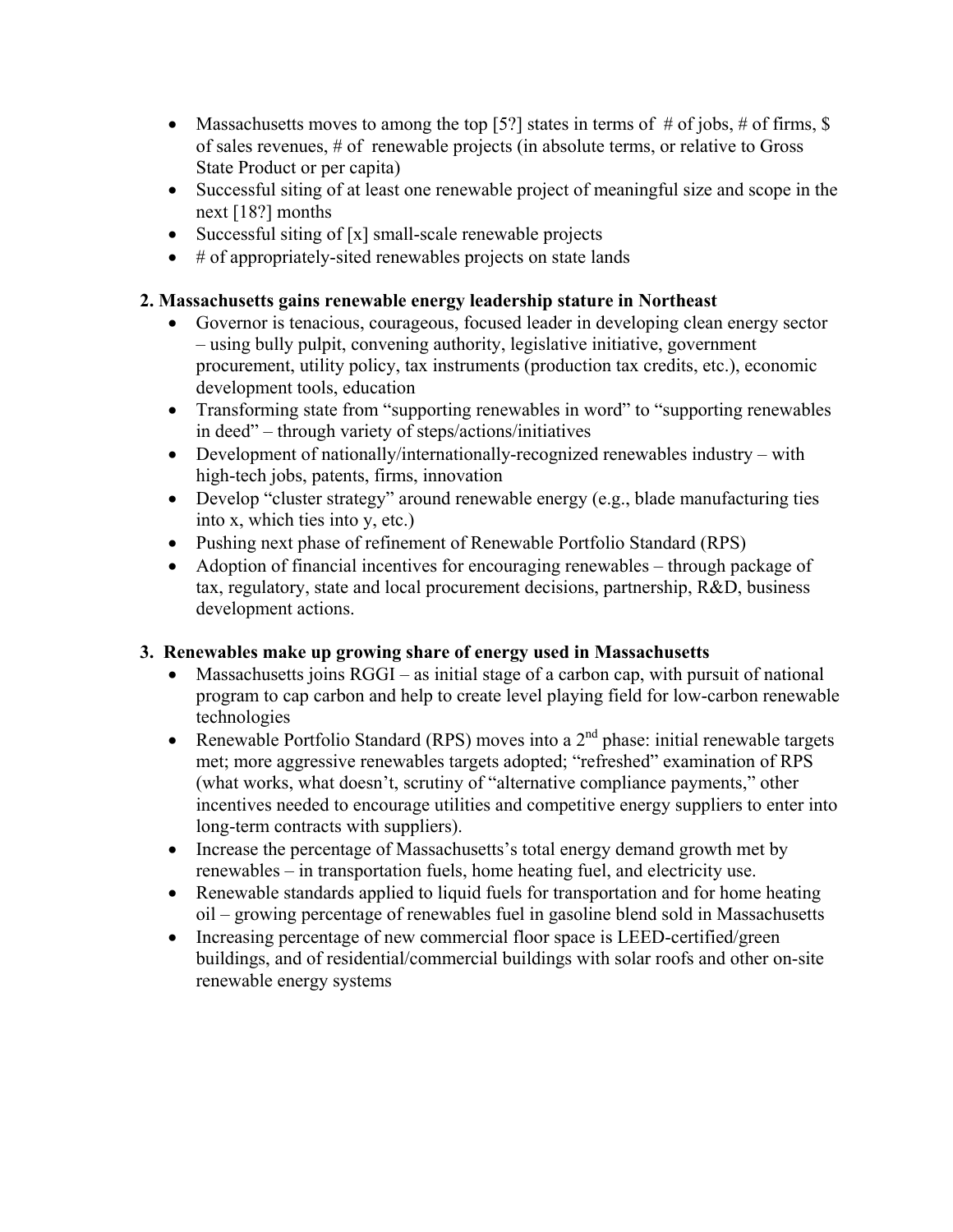### **INVESTING IN OUR PARKS AND OPEN SPACES**

### **Near-term challenges facing the new Patrick/Murray administration**

- The sorry state of Massachusetts' parks has received considerable press and public attention over the past two years. The story is well-known: our extensive system of parks (now united under the Department of Conservation and Recreation – DCR) is underfunded, understaffed, and undermanaged, despite Governor Romney's pledge to deliver "world class parks." The Patrick/Murray administration will be watched closely to see how (and if) it improves the state of our parks. While this is not only an issue of money, it will have implications for both the operating and capital budgets.
- An early item needing a decision by the new Governor will be how to respond to Governor Romney's 9c cuts, several of which affect the parks.
- The protection and acquisition of open space, including parklands, watershed protection lands, wildlife habitat, woodlands, and farmland, has also not been emphasized by the outgoing administration. As the Patrick/Murray administration develops its own "smart growth" agenda, various groups that advocate for more land protection will be seeking increased capital spending on various kinds of land.
- Additionally, many land advocates have criticized the Romney administration's Office of Commonwealth Development for rigid and/or inappropriate adherence to its "Commonwealth Capital Guidelines," which has resulted in some projects not receiving state funding that previously would have qualified. These advocates will be asking the new administration to eliminate or modify these guidelines.
- A program of certifying state forestland as being sustainably managed has created controversy over a requirement that logging take place in certified forests – this issue will require prompt attention from the new administration.

### **Near-term opportunities to be seized upon by the new administration**

- Create a task force early on and set a 100-day deadline to review the performance to date of the DCR and recommend actions to take advantage of '07 park season opportunities, efficiency improvements, and recommend future funding mechanisms.
- Increased budgetary commitments, both operating and capital, will allow first steps to be taken to improve the quality and safety of the state's parks.
- Return annual investments in land conservation to pre-Romney levels.
- Seek public input on, and consider revisions to the Statewide Conservation Plan.
- Establish standards for the management and maintenance of all parks that are appropriate to each park's resources and characteristics.
- Establish a welcoming, user-friendly comment mechanism for parks visitors to provide feedback and information.
- Support legislation to provide a state conservation tax credit for people who donate their land for conservation purposes.
- Support legislation to provide for "no net loss" of conservation land.
- Appoint a task force to explore ways to link our urban and rural parks and forests to tourism, culture, and the creative economy.
- Task appropriate officials with development of the Patrick/Murray administration's position on Oceans Management.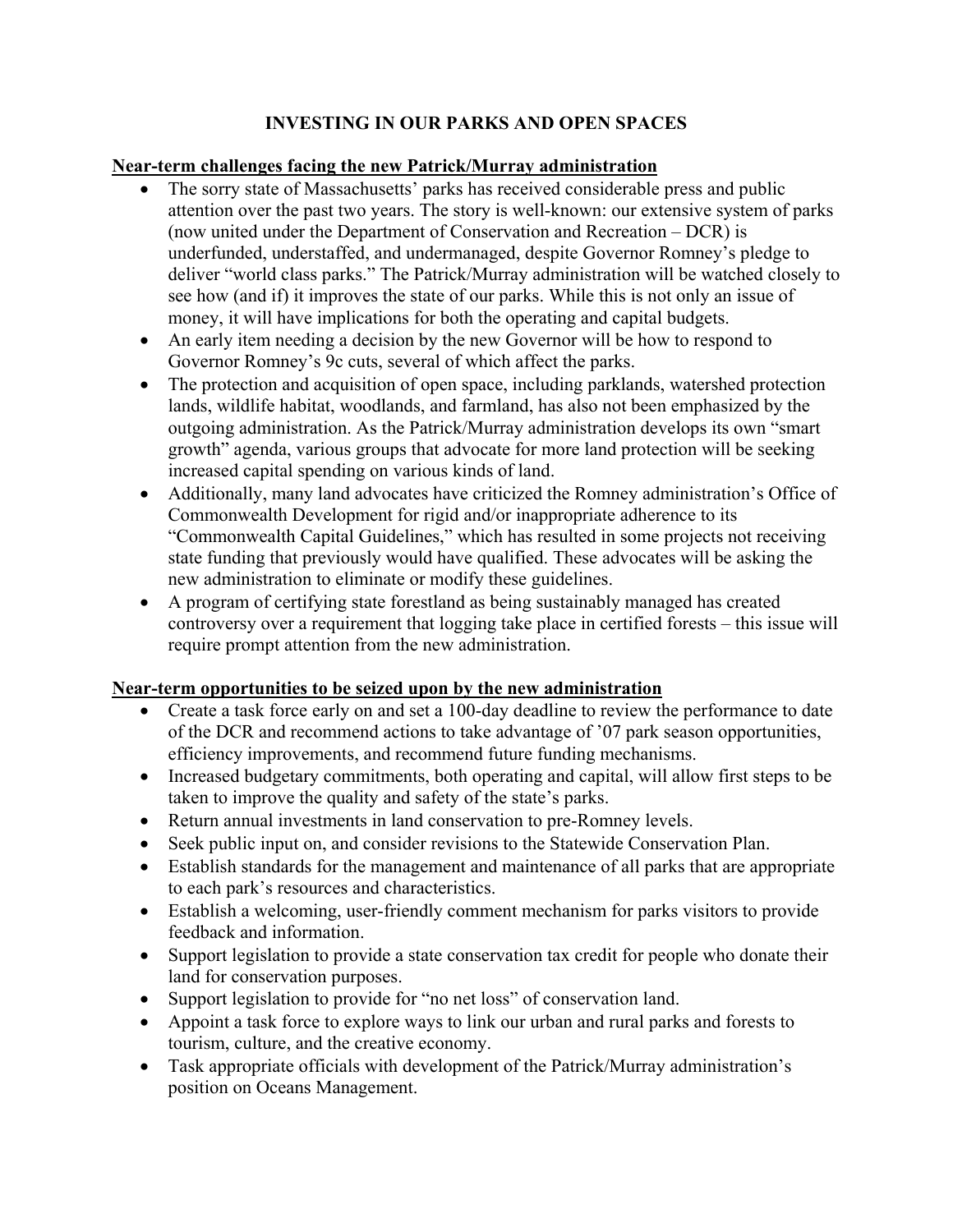• Begin to define the scope of "smart growth" policies and the structure and mechanisms for achieving smart growth outcomes under the Patrick/Murray administration.

### **Measures of success in addressing this issue**

### 1. **Quality of parks as experienced by park visitors**

- $\bullet$  # of visitors to individual parks, park system as a whole, and visitor spending (trends over time)
- # and timed responses to an internet- and phone-based citizen reporting system, including # of favorable and unfavorable comments received
- \$ of revenues from user fees, parking, merchandising, licensing
- Demonstrate improved trend of operating and capital budgets for parks
- % of capital improvements completed on time and on budget
- # and amount of funding sources for parks' operations
- Massachusetts' ranking among states on per capita and per level of income parks spending (currently close to the bottom on both)
- % of budget for DCR as earmarks (over time)
- $\bullet$  # of tourists visiting for purposes of outdoor recreation
- $\bullet$  # and activity level of "parks friends" groups
- $\bullet$  % of new capital investment in park facilities that are energy efficient
- # of parks for which management plans have been developed and adopted
- Parks receiving awards or recognition from national organizations or media

### **2. Open space protection**

- Develop, adopt, and use measures and criteria that go beyond simply "dollars invested" and "acres protected" and that better define and capture outstanding performance in the various kinds of land protection; quality as well as quantity of land protected – consider the Center for Whole Communities' Measures of Health approach to measuring effective land protection
- # of farms/farmland acreage in active production.
- # of cities and towns adopting Community Preservation Act
- \$ total of open space protection by communities under CPA
- \$ amount of private sector investment in land conservation
- # of conservation restrictions on private land and amount and type of acreage protected
- Total acreage and % of acreage identified by state as critical habitat or preservation areas conserved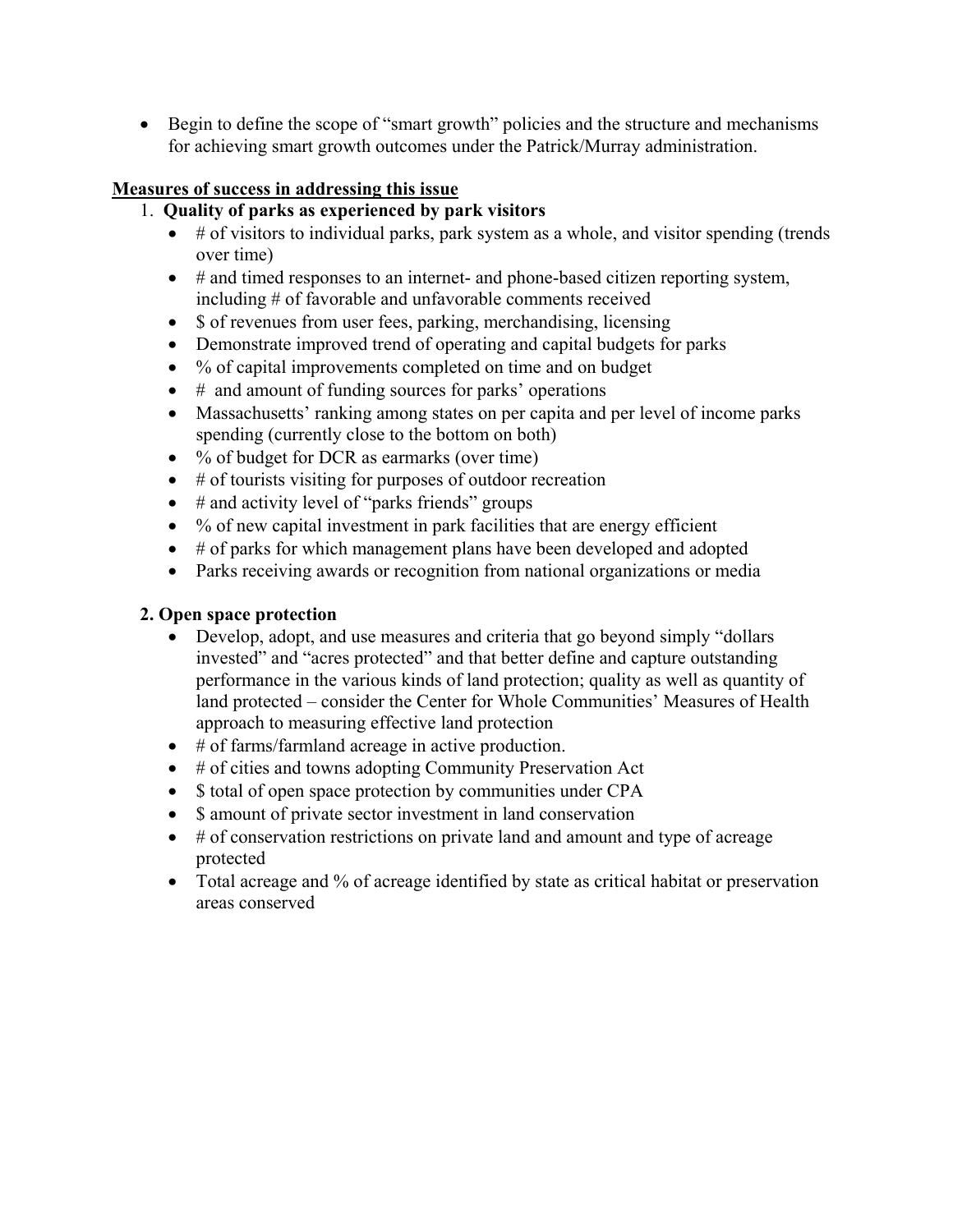### **PROMOTING CONSERVATION**

### **Near-term challenges facing the new Patrick/Murray administration**

- For *land conservation*, see the Draft Principle "Investing in Our Parks and Open Spaces."
- For *water conservation*, there are multiple issues. Several communities may wish to join the Massachusetts Water Resources Authority, which has the potential to add to the amount of water that is taken out of the ground locally and piped to Boston Harbor. Many communities are near or above sustainable levels of water withdrawal. The Department of Environmental Protection has recently issued guidelines on maximum water withdrawals that are controversial with many water suppliers; and the Blue Ribbon Commission on Water Supply will be issuing its report at the end of December 2006.
- For *energy conservation*, Massachusetts' greenhouse gas emissions (largely the result of the burning of fossil fuels) continue to climb, contributing to a critical world-wide problem. The cost of fossil fuels has increased, Massachusetts' consumers' energy expenditures rank among the highest in the country, and the ability to continue our dependence on fossil fuels is uncertain and complicated. During times of peak demand, the state and the region's power grid is close to the capacity of our electricity supplies: conservation is one way to reduce demand during the peak- and off-peak hours, avoid use of highly polluting power plants and the need to build new plants to meet peak demand only a few hours a year, and reduce the threat of blackouts and brownouts. Also, increasing T fares, inadequate service on many transit lines, and lack of safe bikeways lead to increased fossil fuel use by cars.
- For *materials conservation*, trash generation is rising and outpacing our state's modest improvements in recycling.

### **Near-term opportunities to be seized upon by the new administration**

- For *land conservation*, see the Draft Principle "Investing in Our Parks and Open Spaces." Also, advocating for zoning reform to prevent so much land being consumed for development despite level population and continuing lack of sufficient housing units.
- For *water conservation*, convene watershed associations, water suppliers, municipal officials, academic experts, and large users of water for a Summit on the Future of Water in Massachusetts.
- For *energy conservation*, determine what the annual energy bills of state government and municipal governments are and set a goal of reducing them by at least 10% by means of energy conservation. Encouraging conservation is also a way to help consumers to lower their energy bills. (Also see "1<sup>st</sup> 100 Days strategy on Massachusetts Energy and Environmental Security," above.)
- For *materials conservation*, restore the Clean Environment Fund and commit an increased amount of its dollars to support municipal recycling programs. Consider incentives for local-option pay-as-you-throw programs.

### **Measures of success in addressing this issue**

- # of acres protected (from lands identified in Statewide Conservation Plan)
- Measures of relative compactness of development: absolute and per person rates of land consumption
- $\bullet$  # of rivers maintaining sustainable flow levels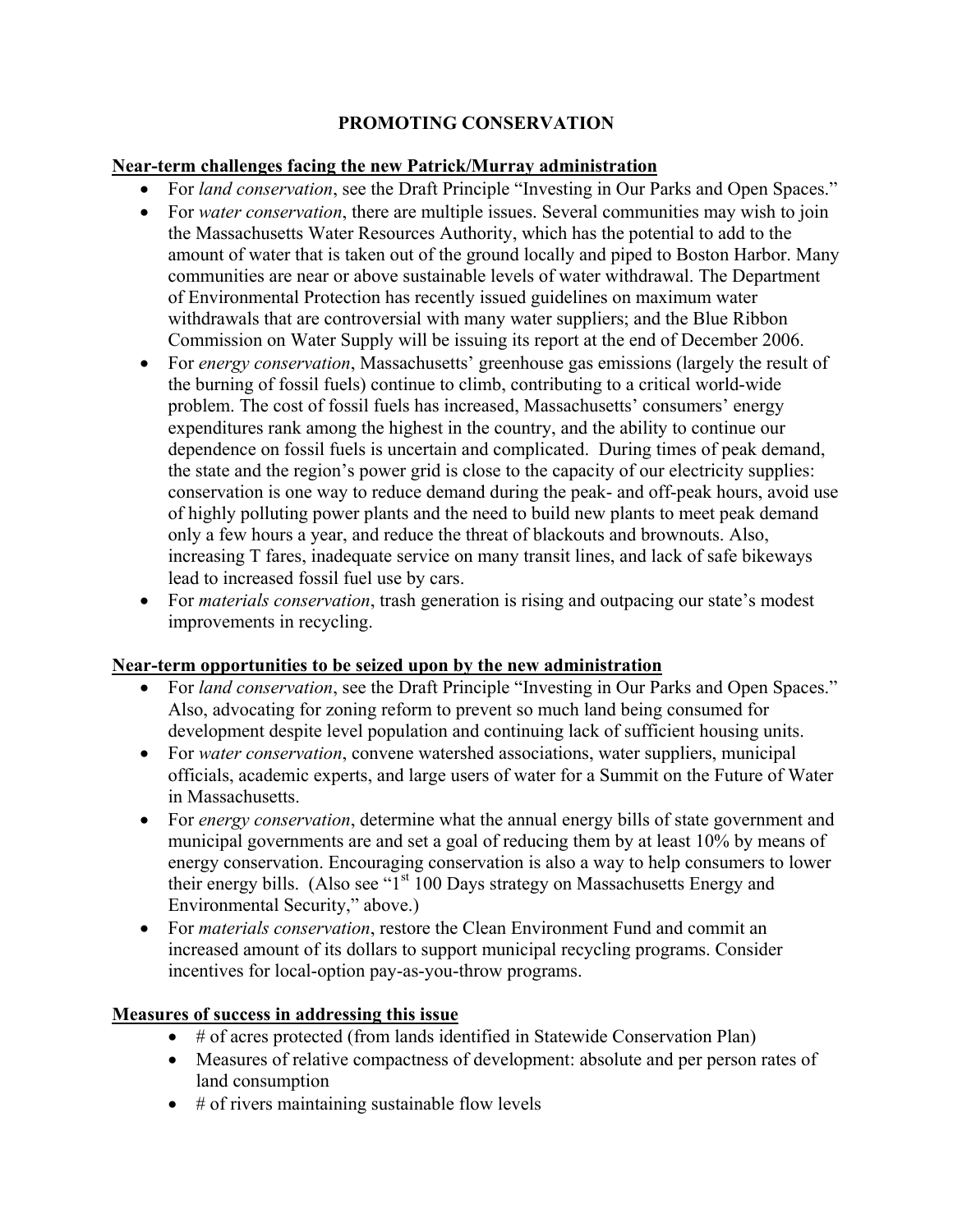- Gallons of water used per person trend over time
- % of water being returned to the ground locally as recharge
- Total Massachusetts emissions of greenhouse gases —trend over time
- Reduction in the amount of electricity, natural gas, heating oil, gasoline, and other fuels used; reductions in vehicle miles traveled (total and per person)
- Rates of purchase of Energy Star products, water and energy conservation devices, highly efficient vehicles
- \$ savings by state, cities and towns, and households on energy bills
- Reduction in energy use (or energy \$ spent) per unit of gross state product
- $\bullet$  # of LEED-certified buildings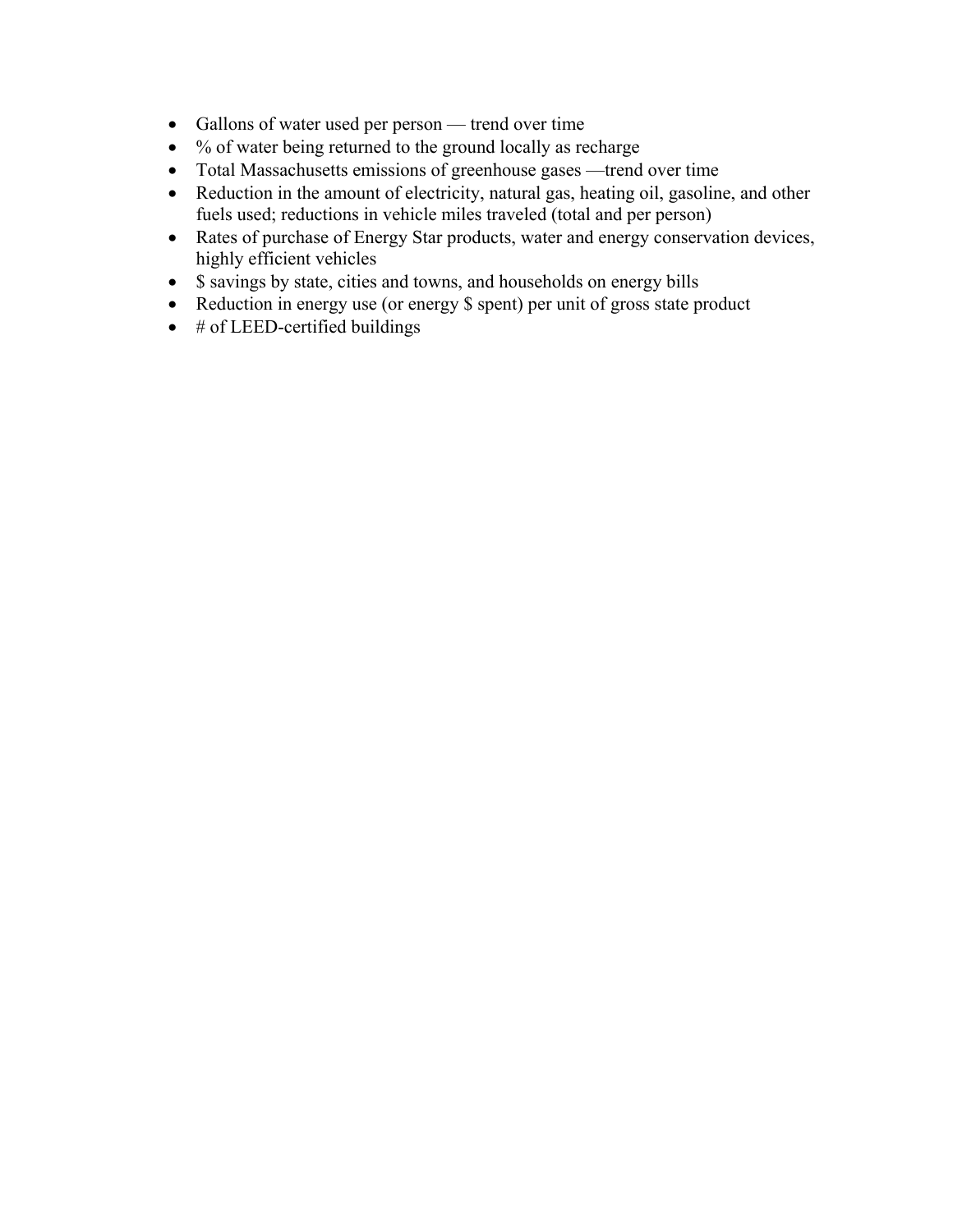### **A PLAN TO ENSURE THAT GOVERNMENT PRACTICES WHAT IT PREACHES**

### **Near-term challenges facing the new Patrick/Murray administration**

- Energy prices in the state are high not just for households and companies and non-profit organizations, but also for the state, which is a significant buyer of energy in its various buildings, facilities, vehicles, and so forth.
- Operating budgets for state and local agencies and facility operators are strained.
- Those agencies and facility operators are significant "players" in terms of generating wastes, consuming energy, managing lands, employing citizens, and so forth.

### **Near-term opportunities to be seized upon by the new administration**

- Operating costs associated with energy use at state facilities are a target of long-term savings for state taxpayers
- State government has the opportunity to be a leader in setting the tone for sensible, wise use of our fiscal, natural and human resources and prudent long-term investments necessary for the Commonwealth's energy and environmental security.
- The Governor has the opportunity in the first 100 days to set the tone for leadership and best practices in this area (see page 1).

### **Measures of success in addressing this issue**

### **1. Massachusetts leads in using its resources to demonstrate "wise energy investment" in renewables and efficiency**

- Massachusetts adopts a strategy of implementing all energy efficiency investments at state facilities with [x] year payback – and adopts the capital/operating budget and management tools to support this investment.
- Massachusetts' new capital investment (and financings) in park facilities, schools, hospitals, etc., meet advanced energy efficiency/renewables standards
- Increase state agencies' procurement of electricity from renewables [or some metric exceeding RPS requirements in any year] – including through use of long-term contracts for renewables or renewable energy credits.
- Significantly reduce energy payments/costs as percentage of state budget in four years, even taking into account underlying fuel price changes.
- Reduce energy use in state buildings and vehicles by [20%?] in five years.
- State purchase of vehicles includes increasing penetration of hybrids and highly efficient vehicles, as appropriate to the vehicle type [metric?]
- Use of state lands/facilities creatively and aggressively to site [x MW] of renewable projects (including wind, PV, etc.), to showcase and educate innovative technologies.
- Increase acres of forest managed for sustainable production for air quality impacts, climate mitigation, and to increase the percentage of wood produced locally that is used locally.
- Increase state facilities' participation in the regional grid operator's (ISO-New England) demand-response programs and forward capacity markets.
- **2. Massachusetts leads in environmental management practices at state facilities**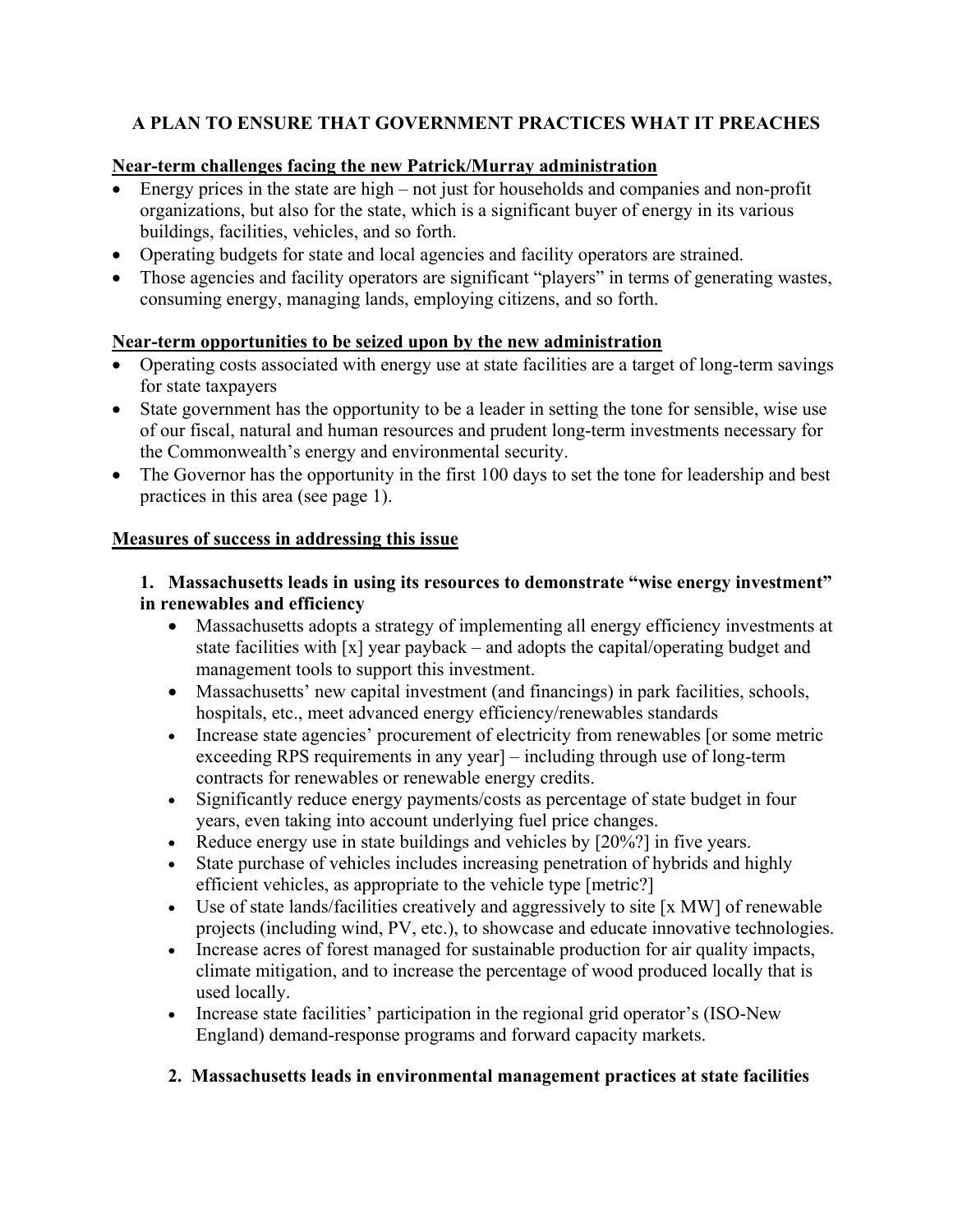- Implement use of renewables at all state parks where feasible to demonstrate use, saving traditional energy costs and generating green energy for revenue during low use times of year.
- Increase purchase of recycled, less waste producing and less toxic products with education component in public places (signage about materials, etc.)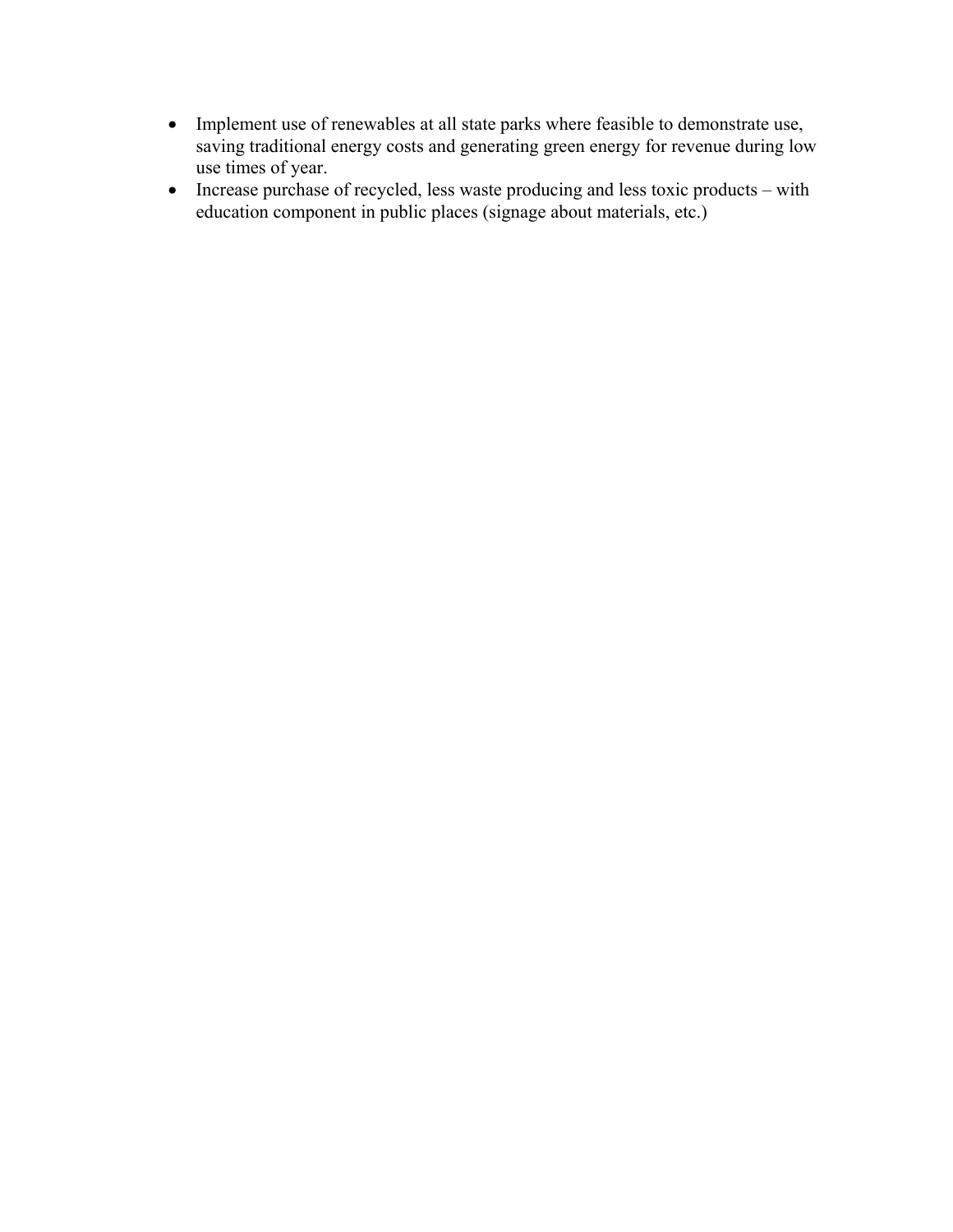### **LIMITATIONS ON TOXICS**

### **Near-term challenges facing the new Patrick/Murray administration**

- Massachusetts' large users of toxic chemicals continue to use over one billion pounds of toxics per year, despite the state's adoption of the first-in-the-nation Toxics Use Reduction Act in 1989.
- Many hazardous waste sites have yet to be cleaned up, including over two hundred of the most serious sites.
- The burdens of toxics using and emitting facilities are not evenly distributed, but instead have far greater impacts on communities of color and low-income communities.

### **Near-term opportunities to be seized upon by the new administration**

- Aggressive implementation of the Toxics Use Reduction Act Amendments of 2006, which call for increased attention to the most highly hazardous chemicals (including a tenfold decrease in reporting thresholds for the most dangerous toxins), and of the Mercury Products Act of 2006, which phases out many uses of mercury in consumer products.
- Enforcement of existing regulations limiting mercury emissions from coal-fired power plants.
- Using the newly replenished Brownfields Redevelopment Funds to accelerate the cleanup and redevelopment of abandoned hazardous waste sites.
- Directing the Department of Environmental Protection to begin the process of considering legislation and/or issuing regulations that will take account of the cumulative environmental and health impacts of existing facilities when considering applications for the permitting of new or expanded facilities.
- Following through on UMass Lowell's Toxics Use Reduction Institute study of five toxic chemicals and taking steps to reduce exposures to these chemicals by encouraging the use of safer alternatives.
- Showcase and support expansion of Green Chemistry Masters and PhD programs in the state and help facilitate job matches with Massachusetts companies
- Adoption of an Environmental Justice executive order.

### **Measures of success in addressing this issue**

- # of pounds of toxic chemicals used and released in Massachusetts, with special attention to the use and release of the most highly hazardous chemicals
- # of Massachusetts companies receiving assistance from the state's Office of Toxics Use Reduction Technical Assistance
- $\bullet$  # of hazardous waste sites certified as clean and removed from the state's MGL c.21E list
- Revenue and jobs generated from the redevelopment of previously contaminated sites
- Reductions in mercury air emissions from MA power plants and other facilities
- Reduced levels of mercury in people's bodies, particularly in women of childbearing years
- $\bullet$  # of fish consumption advisories lifted for specific water bodies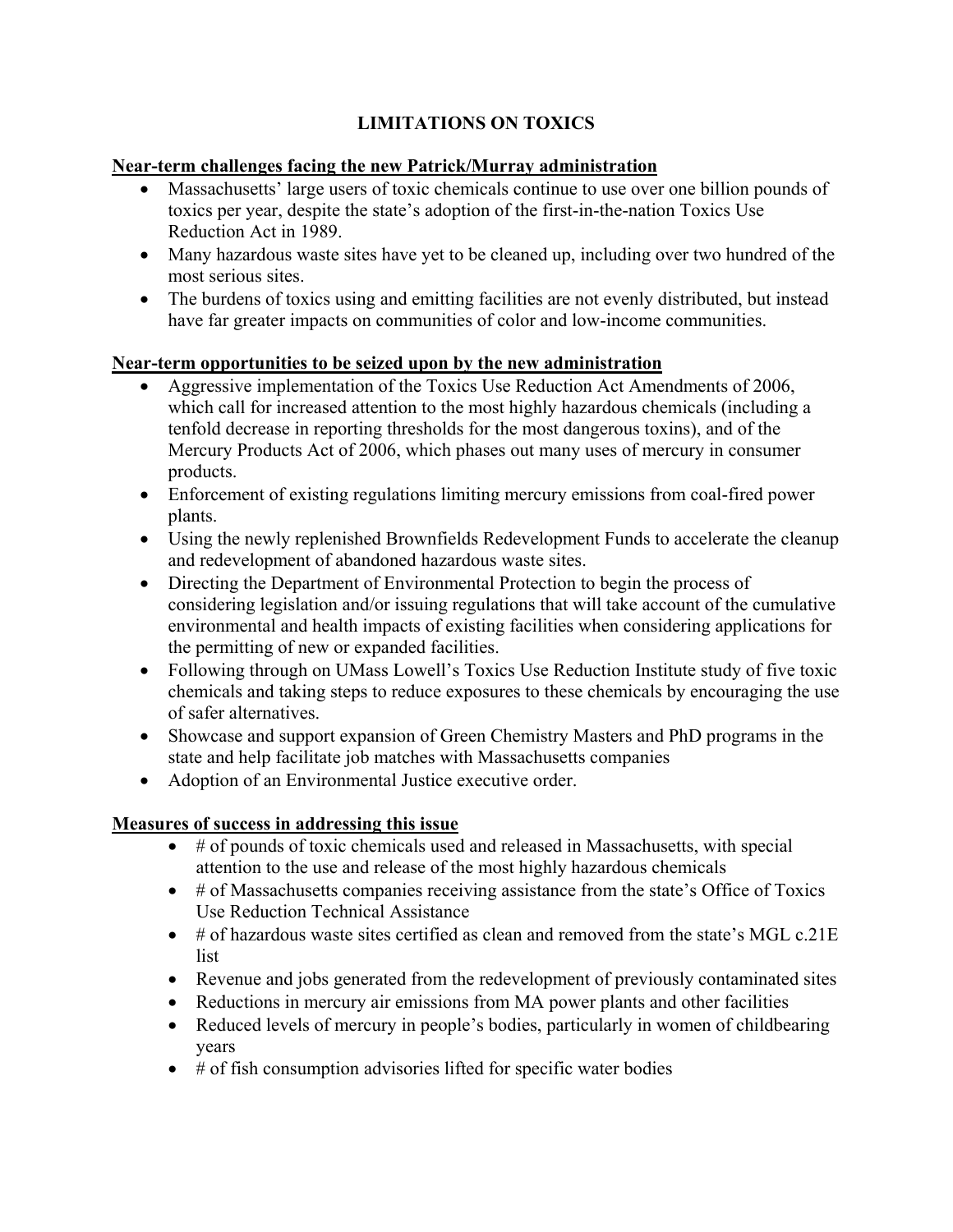- Improvement in health statistics (e.g., asthma rates) in communities currently most overburdened by facilities associated with health risks
- Reduced numbers of new hazardous facilities/facility expansions in communities currently most overburdened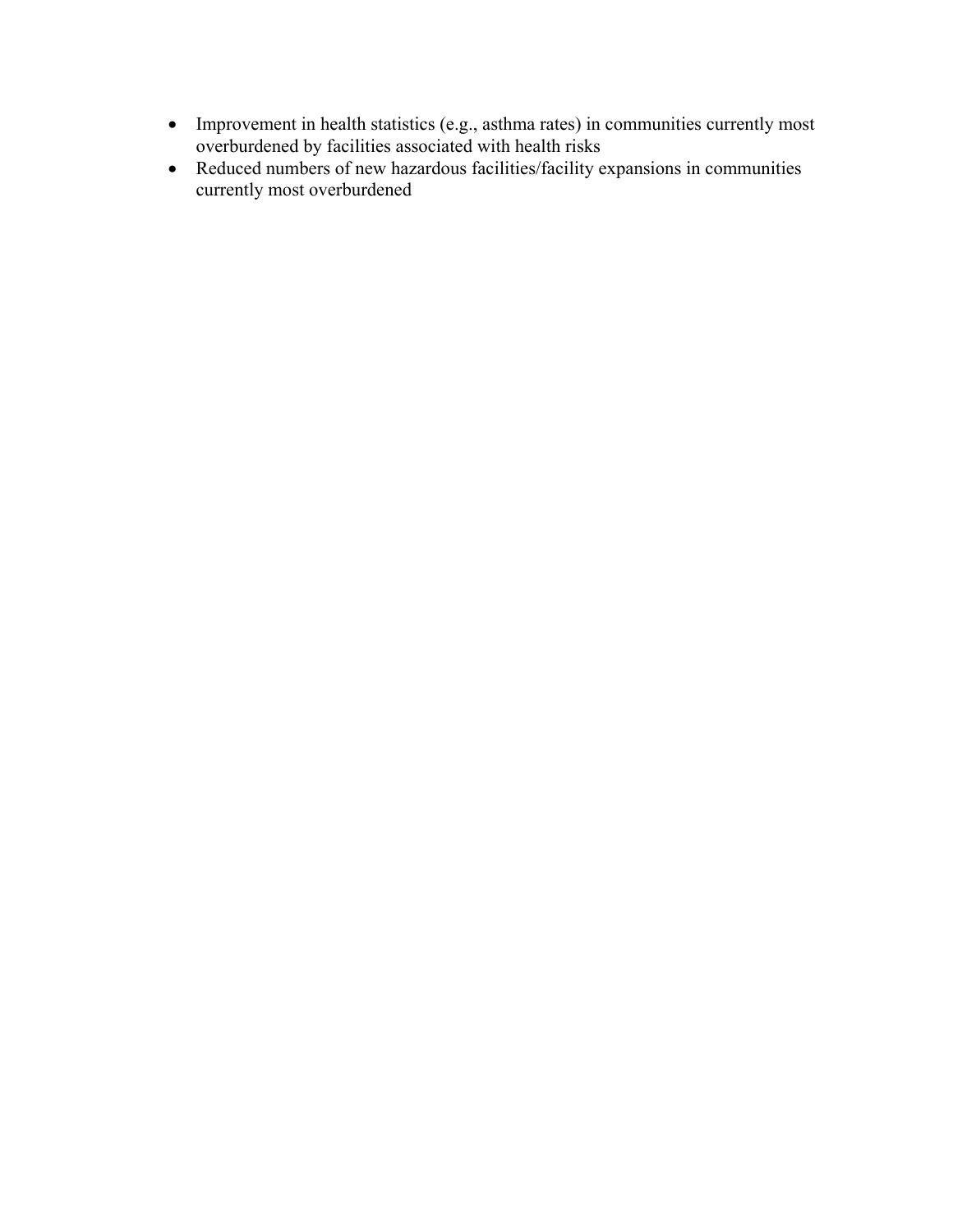### **UTILITY REGULATIONS AND HOW THEY IMPACT ALTERNATIVE INVESTMENT**

### **Near-term challenges facing the new Patrick/Murray administration**

- Energy prices in the state are high they always have been and will undoubtedly continue to be for the foreseeable future.
- Except for renewables like wind and untapped energy efficiency, all of the rest of our energy is imported from elsewhere, which exposes the state to supply disruptions, and prices and other conditions in global markets.
- Winters and summers typically pose budget challenges for energy consumers due to lack of diversity in energy supplies, and insufficient investment in efficiency.

### **Near-term opportunities to be seized upon by the new administration**

- There are active discussions about next steps in the development of the region's energy infrastructure (including electric and gas, not just renewable resource development) – which do not include Massachusetts at the table.
- Massachusetts has the opportunity to take a leadership role in establishing innovative utility energy policy for the region including the increased use of renewable resources, increased energy efficiency, peak load management, and efficient distributed generation (such as combined heat and power), and long-term contracting to encourage new non-gas-fired baseload generation facilities.

### **Measures of success in addressing this issue**

### **1. Massachusetts leads in adoption of utility/energy regulation policies that support greater investment in energy efficiency and clean energy alternatives (and remove disincentives for such investment)**

- As part of the  $1<sup>st</sup> 100$  days initiative, hold summit/task force/propose package of reforms to align the state's utility policies with the Governor's goals for clean and efficient energy production and use. For example:
	- o Adoption of "decoupling" ratemaking policy to overcome electric and gas utilities' financial disincentives to adoption of aggressive energy efficiency programs that reduce utility sales volumes. ("Decoupling" is a technique that delinks utility profits from level of sales of electric or gas service; under traditional ratemaking policies, utility profits are tied to level of sales.)
	- o Adoption of utility procurement policies that encourage a portfolio approach to contracting for supplies for retail consumers on basic/default service, over various terms.
	- o Adoption of utility policies (stand-by rates, buy-back rates, reverse metering guidelines and requirements) to encourage clean distributed generation alternatives that meet certain reliability and/or environmental standards.
	- o Adoption of siting/permitting policies that facilitate project development in targeted regions.
	- o Participation of utilities in submitting Demand Resource offers into the Forward Capacity Market.
- Adoption of the Regional Greenhouse Gas Initiative See above.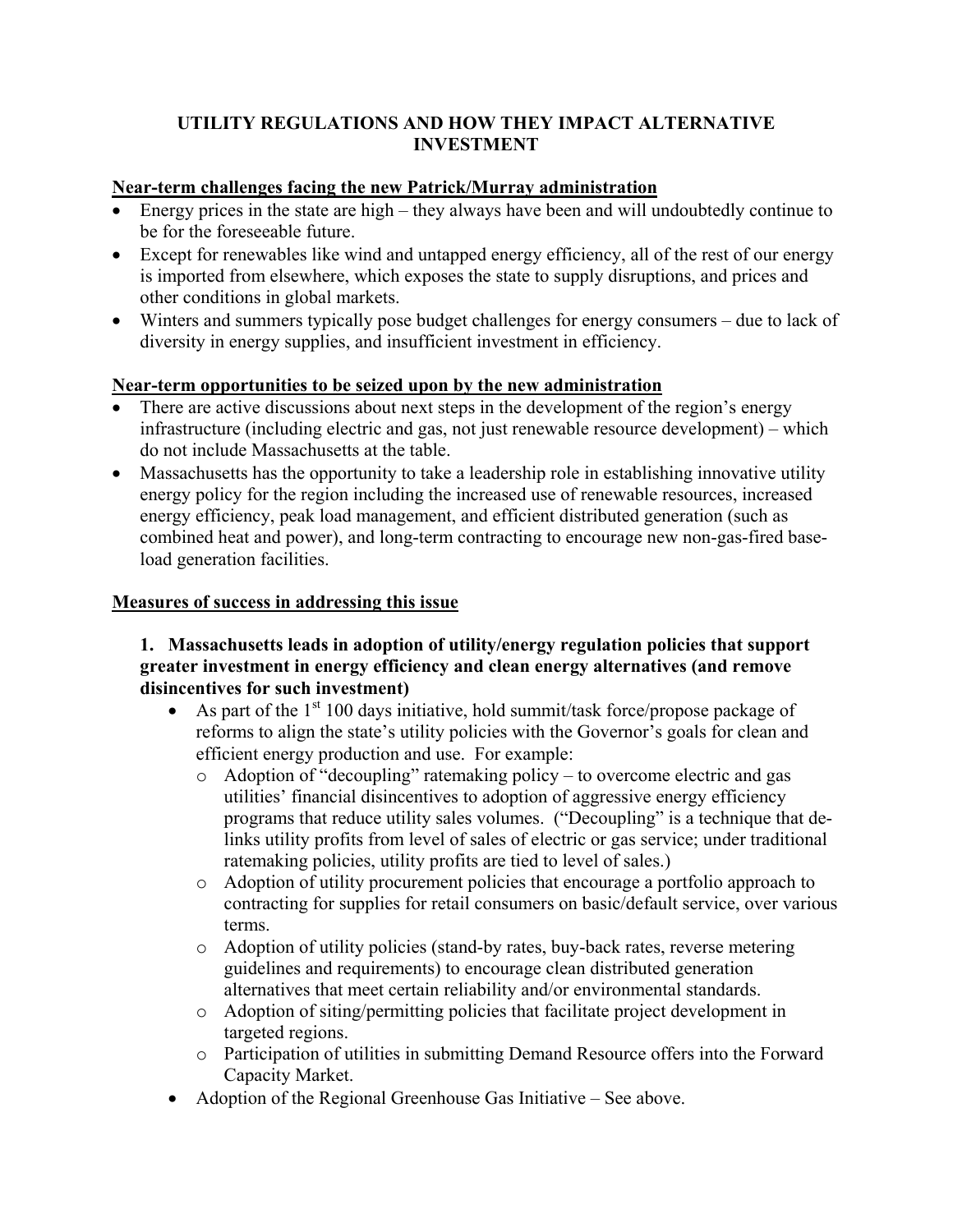### **2. Massachusetts' utility policies support expansion of customers' ability to make wise energy choices and to encourage greater energy efficiency, load management, and clean distributed generation**

- Massachusetts adopts a retail pricing policy that sends sound energy price signals to the customers (medium to large industrial and commercial customers) best suited to making informed choices about energy usage versus investment trade-offs
- Massachusetts has policies relating to metering of electricity and gas and communications infrastructure that allow for prices to consumers to reflect costs to supply them with energy at different times of day and/or season.
- Massachusetts reexamines retail access policy to determine what's working, what's not, what should be retained for different types of customer classes, what should be changed.

### **3. Massachusetts regains its leadership on regional energy market issues affecting gas, electric and oil market issues**

- Massachusetts retains position at head of the table on regional policy negotiations affecting the electric and gas infrastructures (e.g., New England's discussion regarding large hydro project with Canada).
- Massachusetts takes regional leadership role on LNG market and gas pipeline infrastructure.
- Adoption of RGGI, with continued advocacy for a national program to control greenhouse gas emissions in order to address the much larger portfolio of emissions from other parts of the country.
- Renewable Portfolio Standard moves into a second phase (as described above)
- Massachusetts Renewable standards applied to liquid fuels for transportation and home heating oil – growing percentage of renewables fuel in gasoline blend sold in Massachusetts
- Works with ISO-New England to explore energy development scenarios to identify costs, benefits, opportunities, barriers to large-scale renewable and efficiency investment.
- Massachusetts has reduced the burden of home-heating oil costs on low-income customers – through combination of efficiency investments to lower overall bills, fuel-switching, investment in public housing authorities' energy-using infrastructure, and other packages.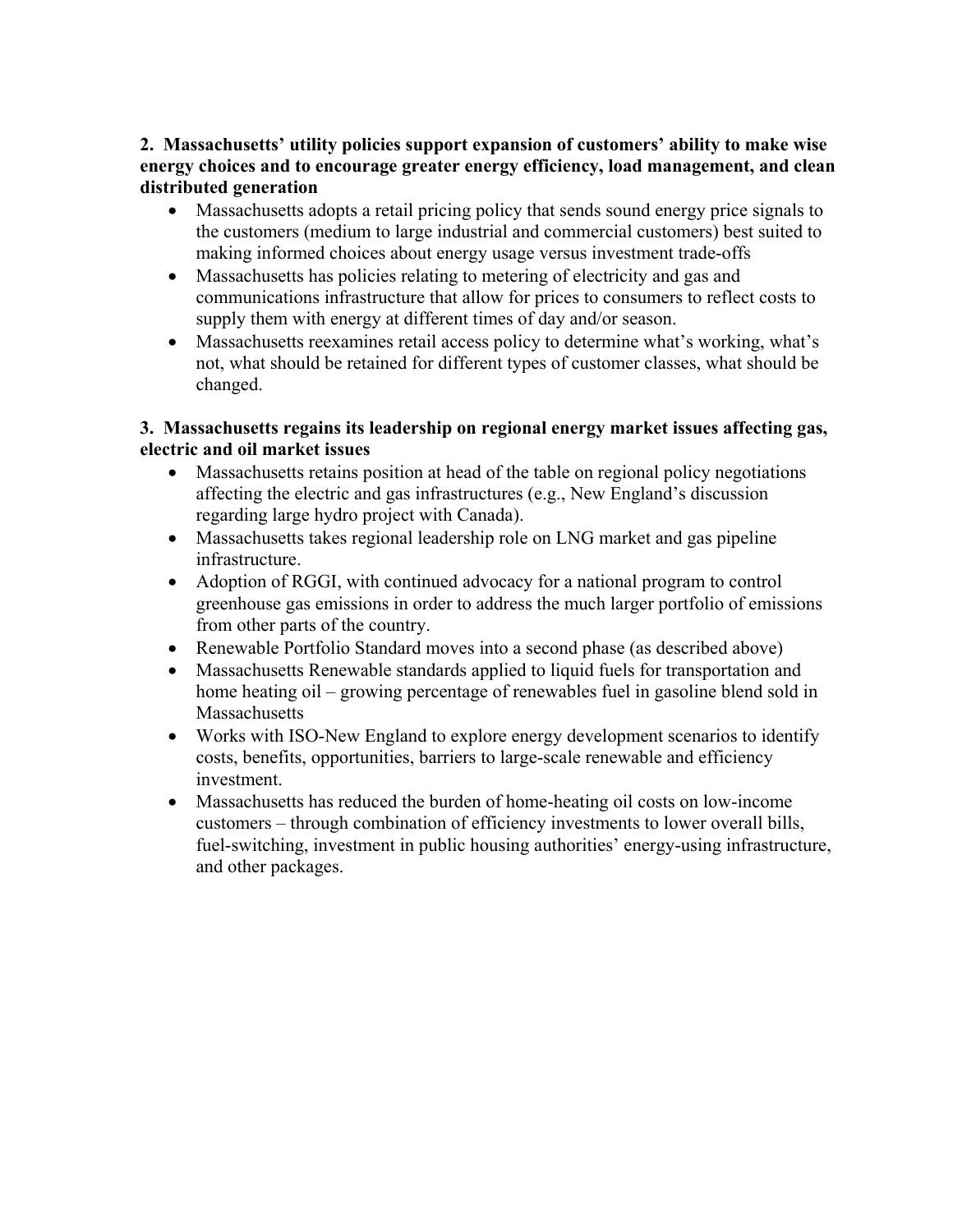#### **MASTER CALENDAR OF MILESTONES/EVENTS THAT WILL (COULD) ON THE RADAR SCREEN DURING THE FIRST 100 DAYS OF THE NEW PATRICK/MURRAY ADMINISTRATION**

[discussions should occur immediately with agency staff to discuss other actions with strict regulatory deadlines, for more information on potential milestones and issues needing attention from the new Administration.]

### **End of December**

- December  $16<sup>th</sup>$  Climate Change Summit Lowell with Representative Marty Meehan.
- 2006 Index of the Massachusetts Innovation Economy (December 18, 2006). The report details the state of the innovation-related industry clusters in Massachusetts.
- Report of the Blue Ribbon Commission on Water Supply end of December. This report will address issues relating to the adequacy of the state's water supply system, especially in some regions, with recommendations for action(s) by the state.

### **January**

- January 2 Massachusetts DEP will close the comment period on Weaver's Cove LNG facility applications for dredging, clean water act issues in Somerset MA. Matter will then be before DEP to approve/disapprove the applications.
- Early January House 1 budget preparation and submission
- Early-mid-January—MA Attorney General files brief about BU Biosquare
- $\text{[Jan }10^{\text{th}} \text{U.S.}$  Dept of Energy comments due on the proposed appliance efficiency standards – including laying the ground work for Massachusetts to ask for a waiver of the DOE furnace standard in order to be more appropriate for a cold-weather state. To get ready to submit, the state energy office needs to be instructed to begin drafting comments.
- 28th Massachusetts Municipal Association Annual Meeting & Trade Show January 12 & 13, 2007 Hynes Convention Center & Sheraton Boston Hotel The MMA<sup>1</sup>s Annual Meeting & Trade Show is the largest regular gathering of Massachusetts local government officials. The event features educational workshops, nationally known speakers, awards programs, a large trade show, and an opportunity to network with municipal officials from across the state. Not necessarily energy/environment focus, but the Renewable Energy Trust will be there. http://www.mma.org/
- New Boston City Hall commencement of public dialogue on relocation? US DOE grant application for wind turbine blade research and development center – due date uncertain
- A ribbon cutting for large solar installation at historic mill building's pizza restaurant in Lawrence (Sal's Pizza) is possible. At 121 kW, this would be one of the largest installations in New England. A specific date has not been set.
- Allston-Brighton Community Development Corporation will be firing up their new biodiesel cogeneration system in this timeframe too, which could make for a ribboncutting opportunity. System will help power 30 units of green affordable housing, http://www.allstonbrightoncdc.org/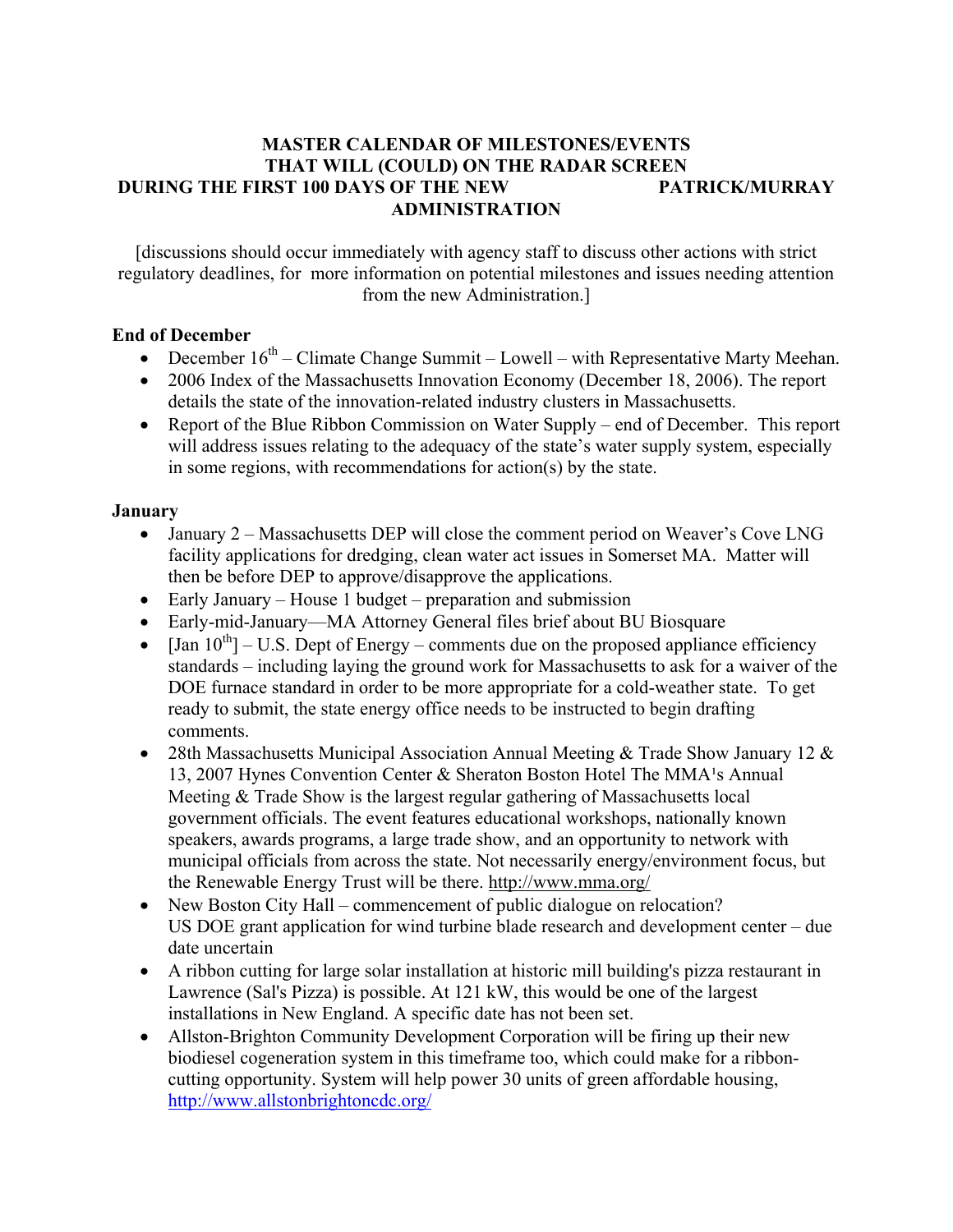- This is the anticipated timeframe for the announcement of BP-MIT Energy Bioscience Institute Award, but this could be delayed.
- Announcement of site of future blade testing facility site could also be made mid-January, but may be delayed. Massachusetts is competing against other states to be the site of the facility; National Renewable Energy Lab and DOE will make the decision. So, if announcement is to site in Mass., it will be a big deal from the perspective of seeding a potential wind energy cluster in the state.

### **February**

• Feb  $11^{th}$ - $12^{th}$  - Meeting of various New England Governors / Eastern Canadian Premiers on regional energy issues – Quebec City

### **March**

- Northeast Sustainable Energy Association Building Energy Conference March 13-15, 2007 Seaport World Trade Center, Boston The Northeast<sup>1</sup>s premier conference and trade show for green building and renewable energy professionals. More than 2,500 attendees expected. Topics covered include wind power challenges, climate change solutions, and zero-energy buildings, to name a few. [http://buildingenergy.nesea.org.](http://buildingenergy.nesea.org/) meeting with Congressmen Delahunt, Markey et.al. on up-coming Congressional action on renewables/Massachusetts strategy.
- The BIO 2007 Conference, which is a biotechnology event, isn't happening until May. MTC is sponsoring a pavilion for the life sciences cluster. It'll be a big deal.

### **April**

UMass Lowell will be hosting a national roundtable of the Green Chemistry and Commerce Council on April 25-27.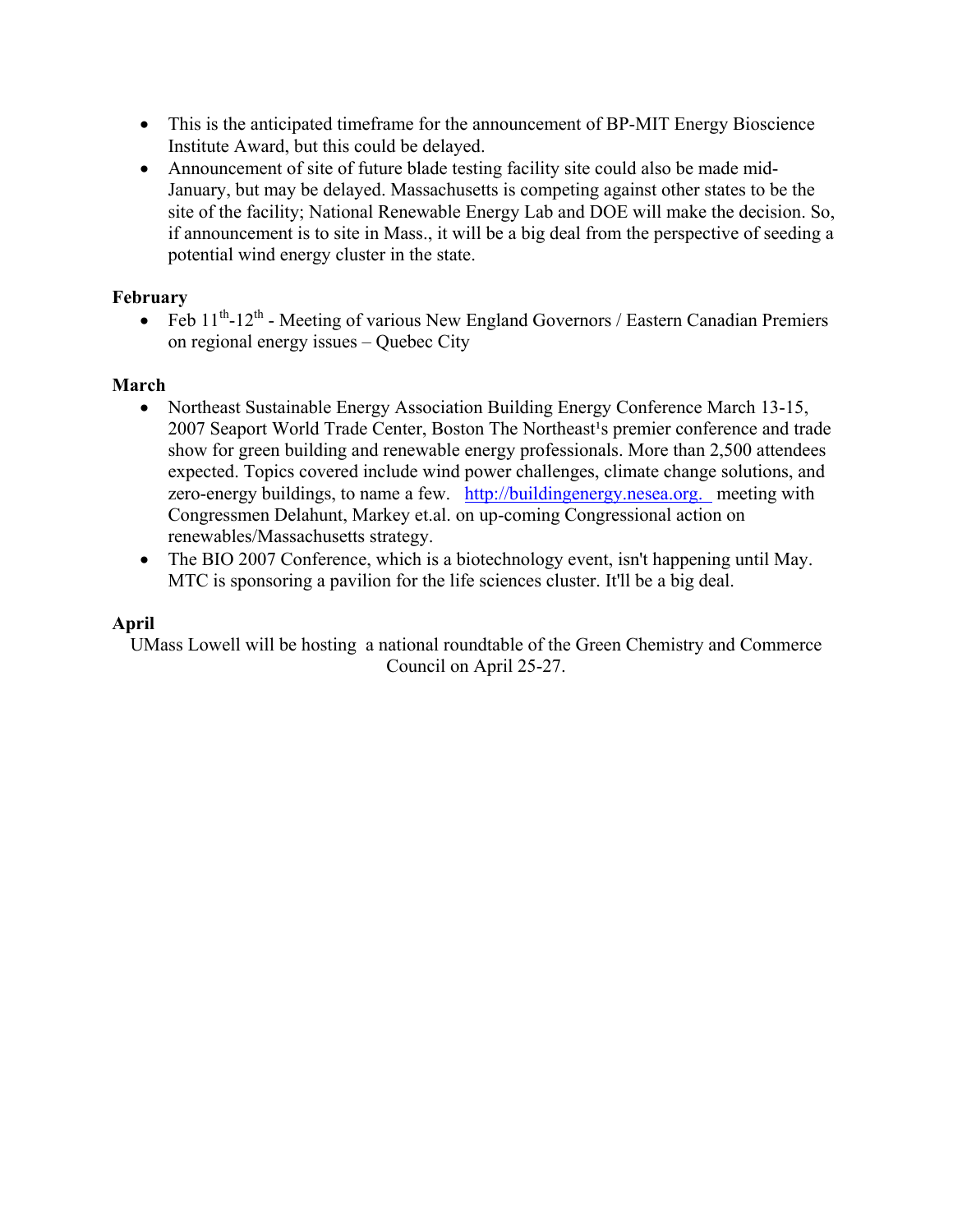### **LIST OF CONTACTS [1](#page-18-0)**

**Members of the working group met extensively with groups and citizens, with a desire to communicate their goals for the Administration. Additionally, these meetings pulled in scores of interested groups – including those mentioned here, below.** 

Alliance for a Healthy Tomorrow Alliance to Protect Nantucket Sound Alternatives for Community and Environment – Environmental Justice Associated Industries of Massachusetts Association to Preserve Cape Cod Beaufort Wind Birchtree Capital Boston Climate Action Network Boston Consensus Conference on Human Biomonitoring: Boston Green Tourism Boston Groundwater Trust Boston Parks Advocates Campaign to Clean Up Brayton Point Cape & Islands Renewable Energy Collaborative Cape Cod Water Protection Collaborative Cape Light Compact Cape Wind Cedar Swamp Conservation Trust Charles River Conservancy Charles River Watershed Association Chelsea Green Space Citizens Awareness Network CAN Clean Air Cool Planet Clean Water Action Coalition for Responsible LNG Siting Coalition to Stop the New BFI Dump Comverge Conservation Law Foundation

 $\overline{a}$ 

<span id="page-18-0"></span><sup>&</sup>lt;sup>1</sup> The Energy and Environment Working Group was contacted by and/or received comments from many other individuals than those listed here. Due to time constraints in preparing this report, we apologize for any people who have been inadvertently left off this list.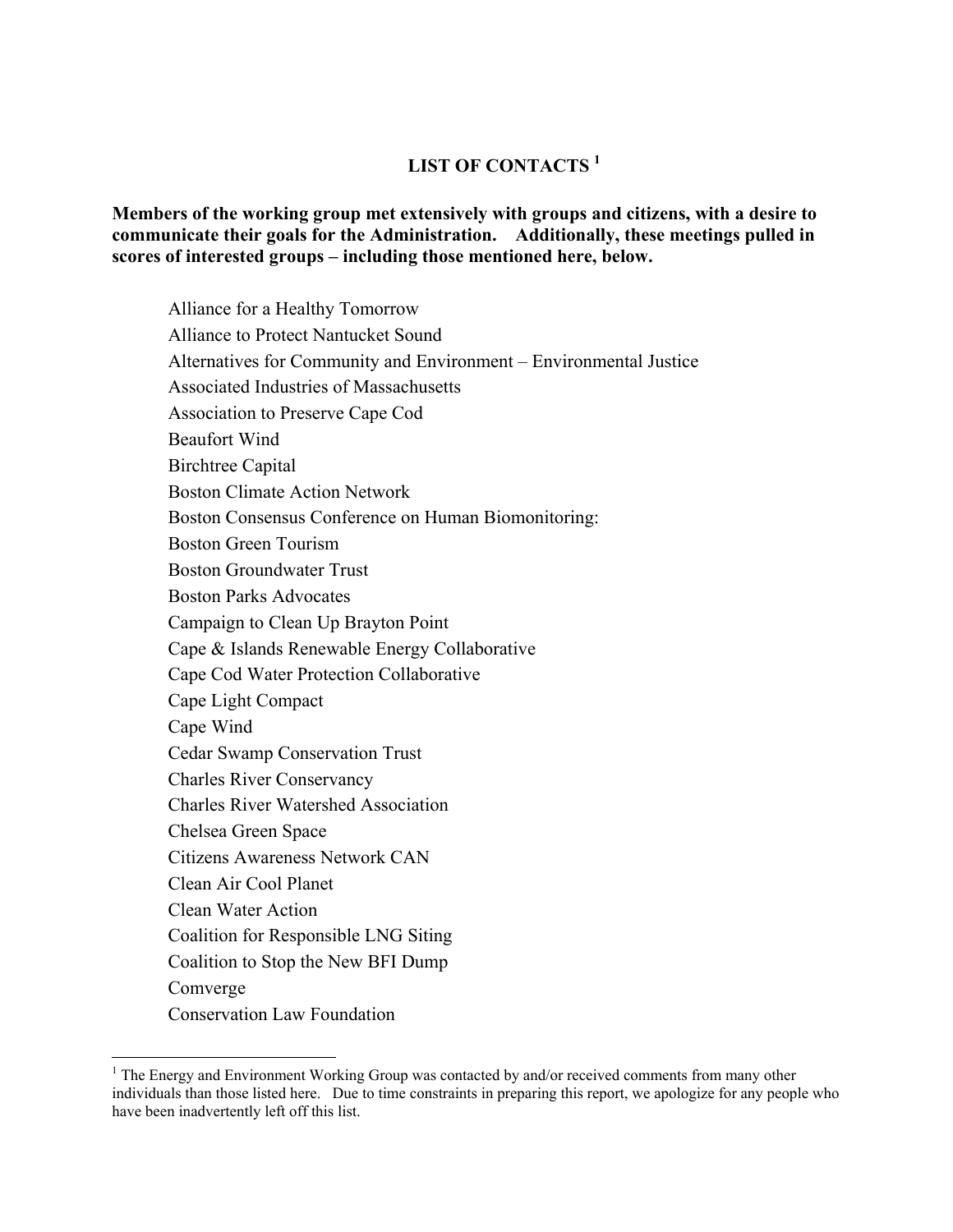Conservation and Recreation Campaign Conservation Services Group Constellation New Energy Corporate Weltands Restoration Partnership Democracy and Regulation – Low Income Campaign EcoSolutions Electro Chem Fuel Cell Emerging Energy Research Environment Northeast Environmental Business Council Environmental Entrepreneurs Environmental League of Massachusetts The Esplanade Association Evergreen Solar Fall River Street Tree Planting Program Falmouth Clergy Association Falmouth Solid Waste Advisory Comm Forest and Parks Partnership Friends of Charlestown Navy Yard Friends of the Freetown/Fall River State Forest, Friends of Blue Hills Great Point Energy Greater Fall River Land Conservancy Green Futures GreenCAP, Committee on Alternatives to Pesticides of the Green Decade Coalition/Newton Groundwork Lawrence Hanscom Area TownS) (Selectmen, Planning Boards and Conservation Commissions for the towns of Lincoln, Lexington, Bedford and Concord) IBEW Independent System Operator – New England Kendall Foundation KeySpan Lexington Town Government Lexington Global Warming Action Committee Licensed Site Professionals Association Massachusetts Association of Conservation Commissions Massachusetts Association of Regional Planning Agencies Massachusetts Audubon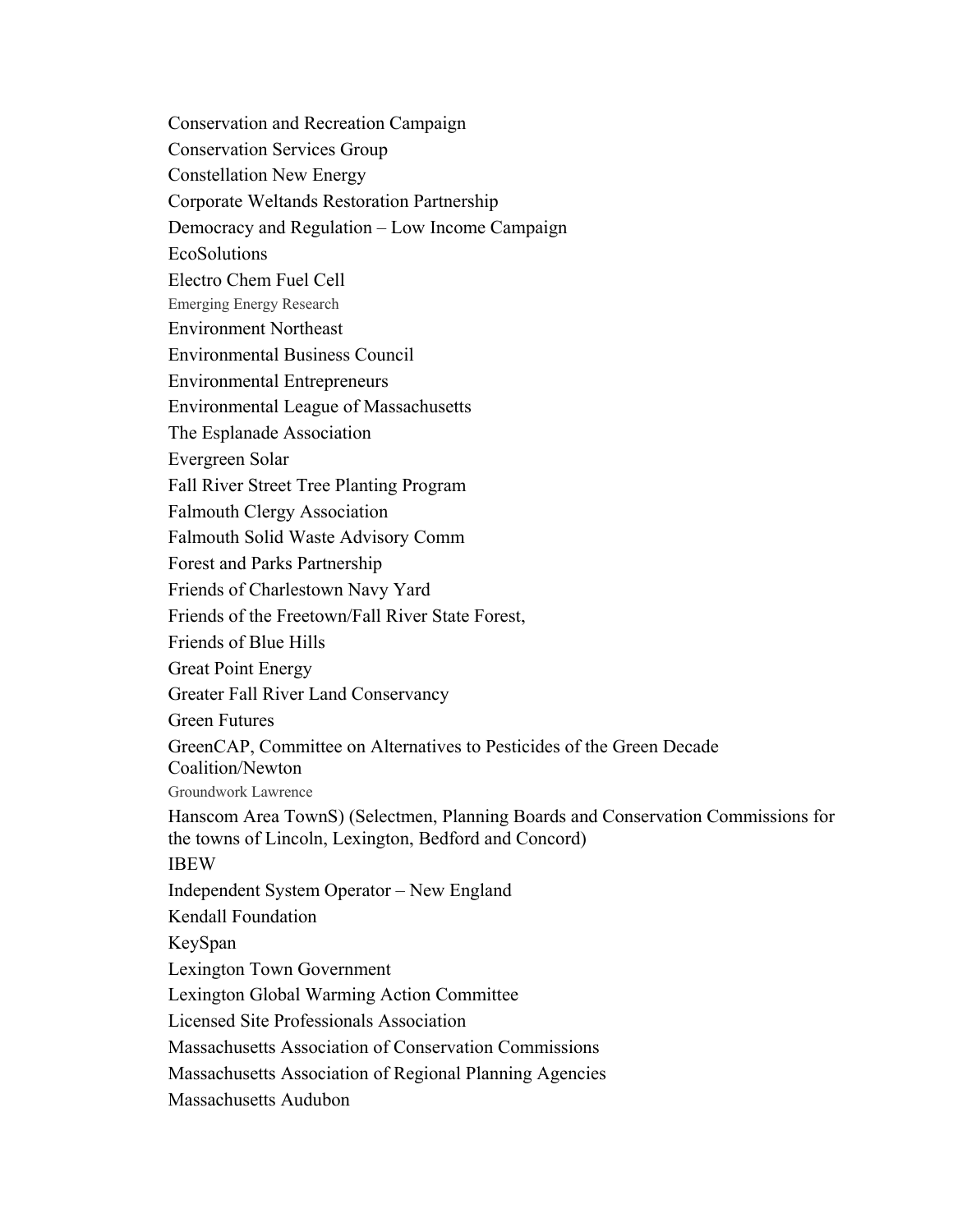Massachusetts Climate Action Network Massachusetts Energy Consumer Alliance Massachusetts Green Energy Fund Massachusetts Land Trust Coalitions Massachusetts Marine Trades Association Massachusetts Ocean Partnership Foundation **MassPirg** Massachusetts Public Health Association Massachusetts Smart Growth Alliance Massachusetts Society for the Prevention of Cruelty to Animals-Angell Animal Medical Center (MSPCA-Angell) Massachusetts Technology Collaborative Massachusetts Wind Working Group Mayor Robert Nunes, City of Taunton McDermott Will & Emery Mechanology Medford Environmental Alliance Medford Climate Action Network Medford Clean Energy Committee Merrimack Watershed Council Metropolitan Area Planning Council Middlesex Fels Reservation MIT Enterprise Forum Mt. Tom Citizens Advisory Committee Nahant SWIM National Association of Energy Service Companies (NAESCO) National Association of [NAIOP] National Consumer Law Center Nature Conservancy New England Council New England Energy Alliance New England Electric Generators Association New England Governors Conference National Grid Neighborhood Pesticide Action North End Association North Quabbin Regional Landscape Partnership Northeast Energy Efficiency Partnership\_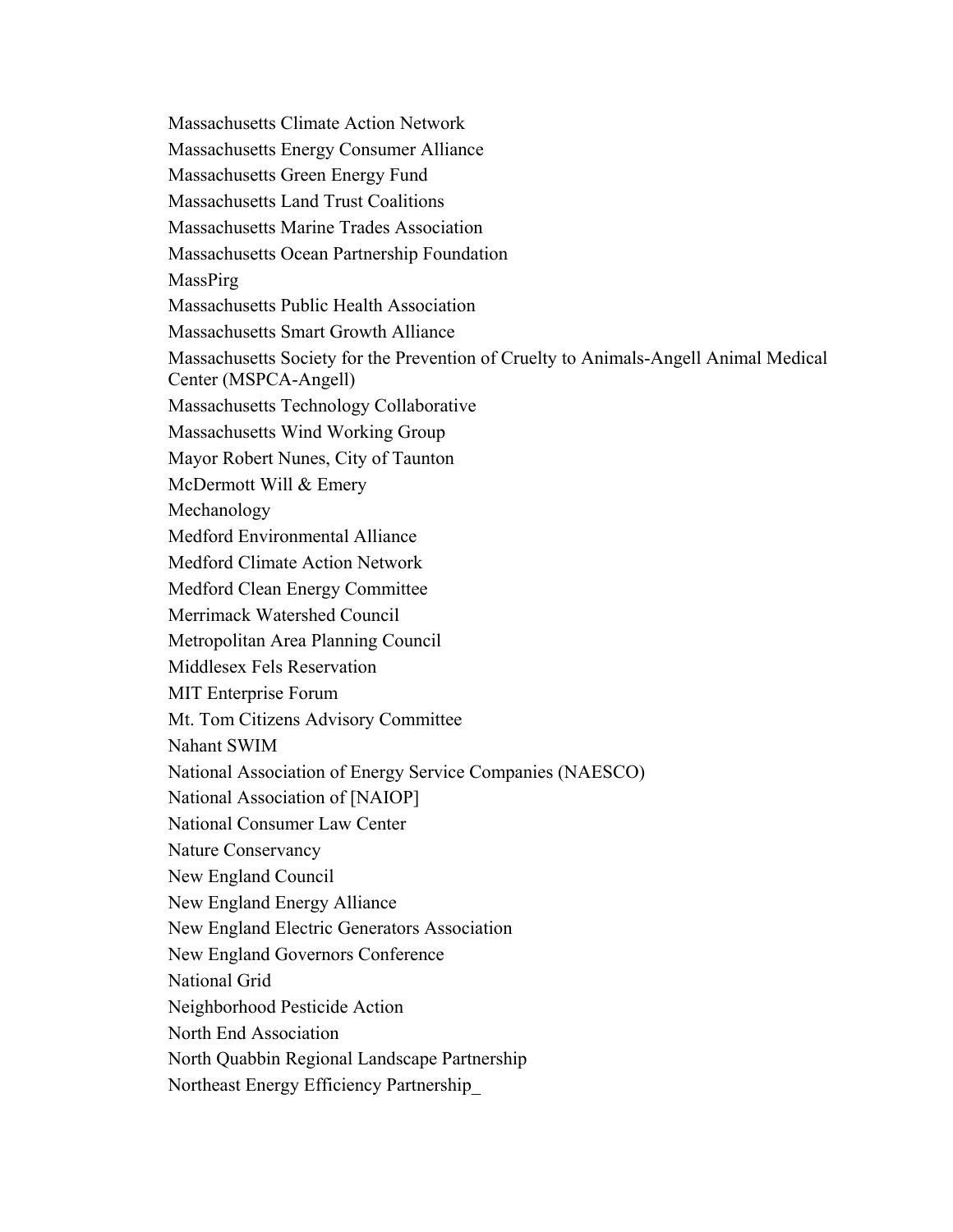Northeast Solar Energy Association Northeast Utilities **NStar** Peak Oil Association People for the Environment Peregrine Energy Rockport Capital Save the Harbor Save the Bay Saunders Hotel Group Sierra Club Solar One Solutions Stripper's Forever Sudbury, Assabet and Concord Wild and Scenic River Stewardship Council Suffolk County Conservation District The Boston Harbor Association Trust for Public Lands Trustees of Reservations TruthAndProgress.com U Mass Medical – Green Team US Pirg Vision 2020 Westminster Watchdogs for an Environmentally Safe Town Westport River Watershed Alliance Whole Foods Ze-Gen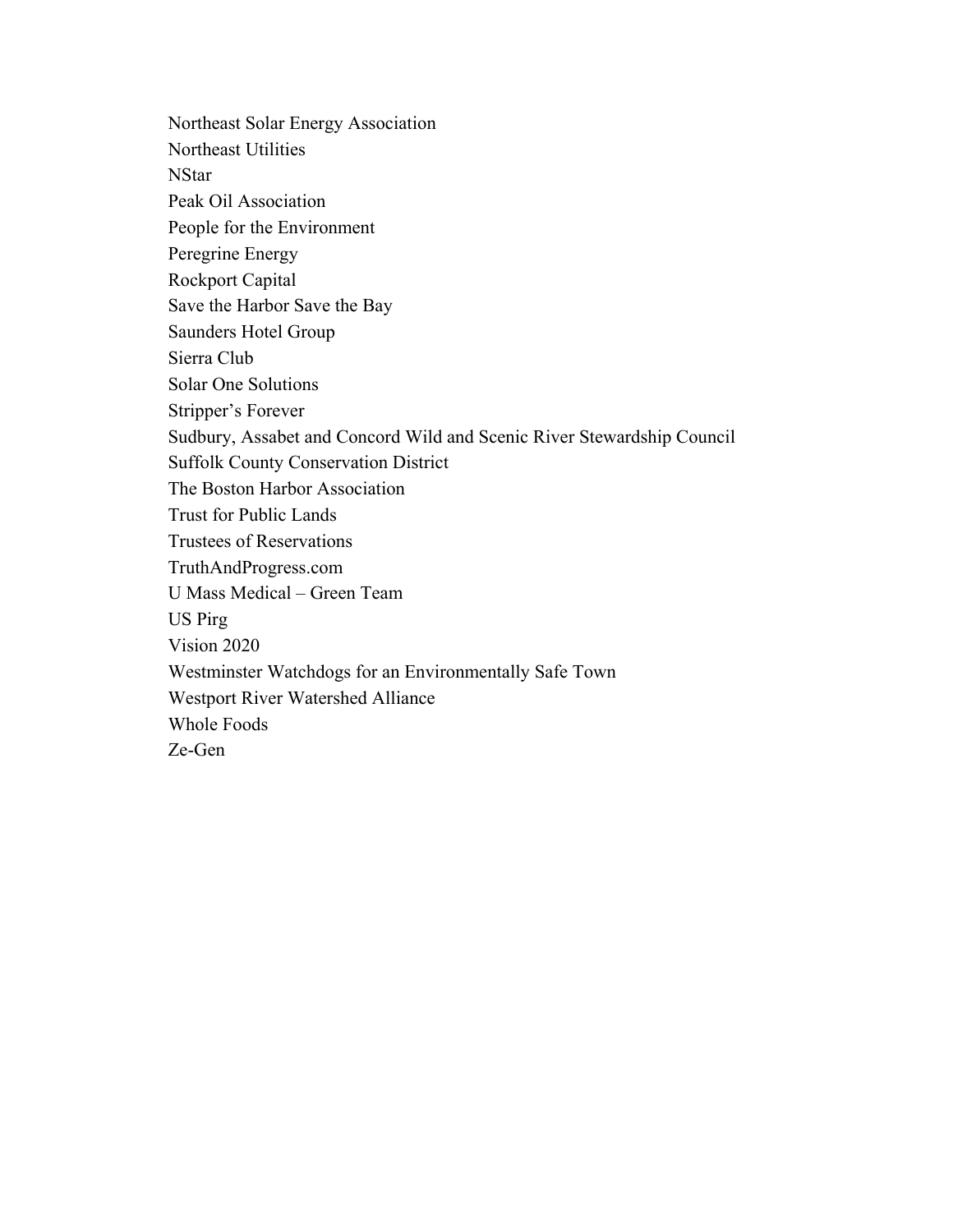### **LIBRARY OF COMMENTS FROM THE PUBLIC**

#### **Website submissions**

#### **Reports and papers from organizations submitted at meetings and to Working Group Members**

#### **Binder 1**

- 1. Action for Regional Equity c/o Alternatives for Community and Environment
- 2. Alternatives for Community and Environment (ACE)
- 3. American Farmland Trust
- 4. AICP
- 5. Alliance for a Healthy Tomorrow
- 6. Apollo Alliance
- 7. Aquatic Habitat Restoration Initiative for Massachusetts
- 8. American Wind Energy Association
- 9. Beaufort Windpower
- 10. Berkshire Harrison Inc.
- 11. Berkshire Regional Planning Commission
- 12. Berkshire Trolley Car Family Center
- 13. Bioneers by the Bay
- 14. The Blackstone River Coalition
- 15. Blackstone River Coalition et al
- 16. Boston Groundwater Trust
- 17. Boston Medical Center
- 18. Boston Park Advocates Coalition
- 19. Boston Power Supplies Inc.
- 20. Boston University School of Public Health
- 21. The Bureau of Forest Fire Control under the Department of Conservation and Recreation
- 22. Clean Water Action
- 23. Cape Light Compact
- 24. Center for Ecological Technology
- 25. City of Boston
- 26. Clean Power Now
- 27. Clean Water Action
- 28. The Coalition for Buzzards Bay
- 29. Coastal Wine Trail
- 30. Community Preservation Coalition
- 31. Connecticut River Watershed Council
- 32. The Conservation Consortium S. Yarmouth, Massachusetts
- 33. Conservation Law Foundation
- 34. Corporate Wetlands Restoration Partnership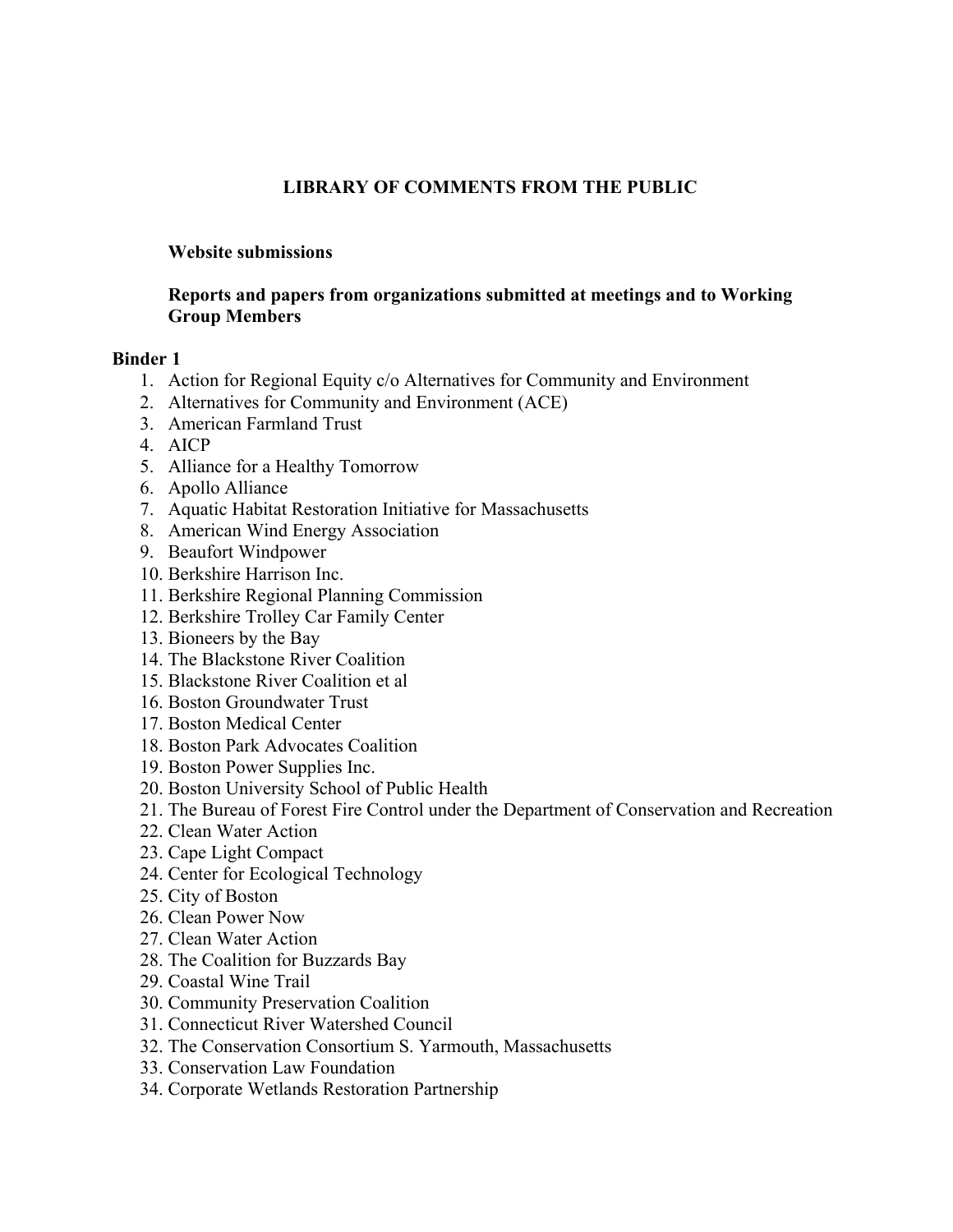- 35. Critical Mass (Woods Hole Research Center
- 36. Earth Our Only Home
- 37. Commonwealth Resource Management Corporation
- 38. Emerald Necklace Conservancy
- 39. Environmental League of MA/Alternatives for Community and Envir./CLF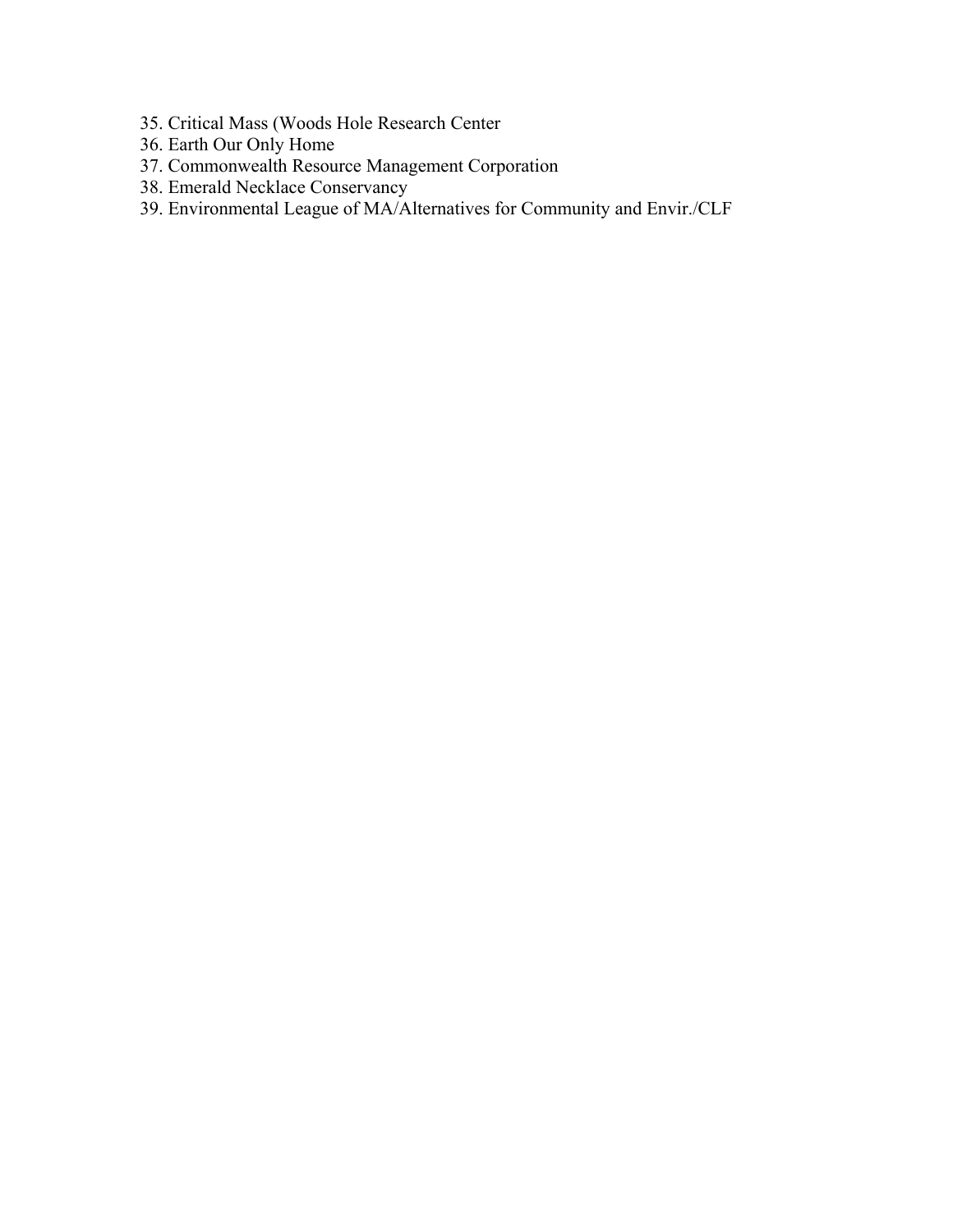### **ENERGY AND ENVIRONMENT WORKING GROUP PROPOSALS Binder 2**

- **1.** Environmental League of Massachusetts
- 2. Environment Northeast
- 3. Forest Guild
- 4. Friends of the Blue Hills
- 5. Friends of the Charlestown Navy Yard
- 6. The Friends of the Middlesex Fells Reservation
- 7. Green Futures
- 8. Hampshire Council of Governments
- 9. The Harvard University Center for the Environment
- 10. Harvard Forest
- 11. Highland Communities Initiative
- 12. Housatonic River Initiative
- 13. Institute for Resource and Security Studies et al
- 14. Irwin Engineers, Inc.
- 15. Journal of Pesticide Reform
- 16. Lakes and Ponds Association of Western Massachusetts
- 17. Massachusetts Coordinated Energy Conservation Campaign
- 18. Patrick Mehr, Lexington Electric Utility Committee
- 19. Licensed Site Professionals Association
- 20. Massachusetts Association of Conservation Commissions
- 21. Manomet Center for Conservation Sciences
- 22. Massachusetts Association of Regional Planning Agencies
- 23. Mass Energy Consumers Alliance
- 24. Massachusetts Greenways
- 25. Massachusetts Fuel Cell Partnership
- 26. Massachusetts Land Trust Coalition
- 27. Massachusetts Marine Trades Association
- 28. Massachusetts Ocean Partnership Fund
- 29. Nancy Hammett
- 30. Massachusetts Watershed Coalition
- 31. Massachusetts Zoning Reform Working Group
- 32. Mass Audobon

**ENERGY AND ENVIRONMENT WORKING GROUP PROPOSALS**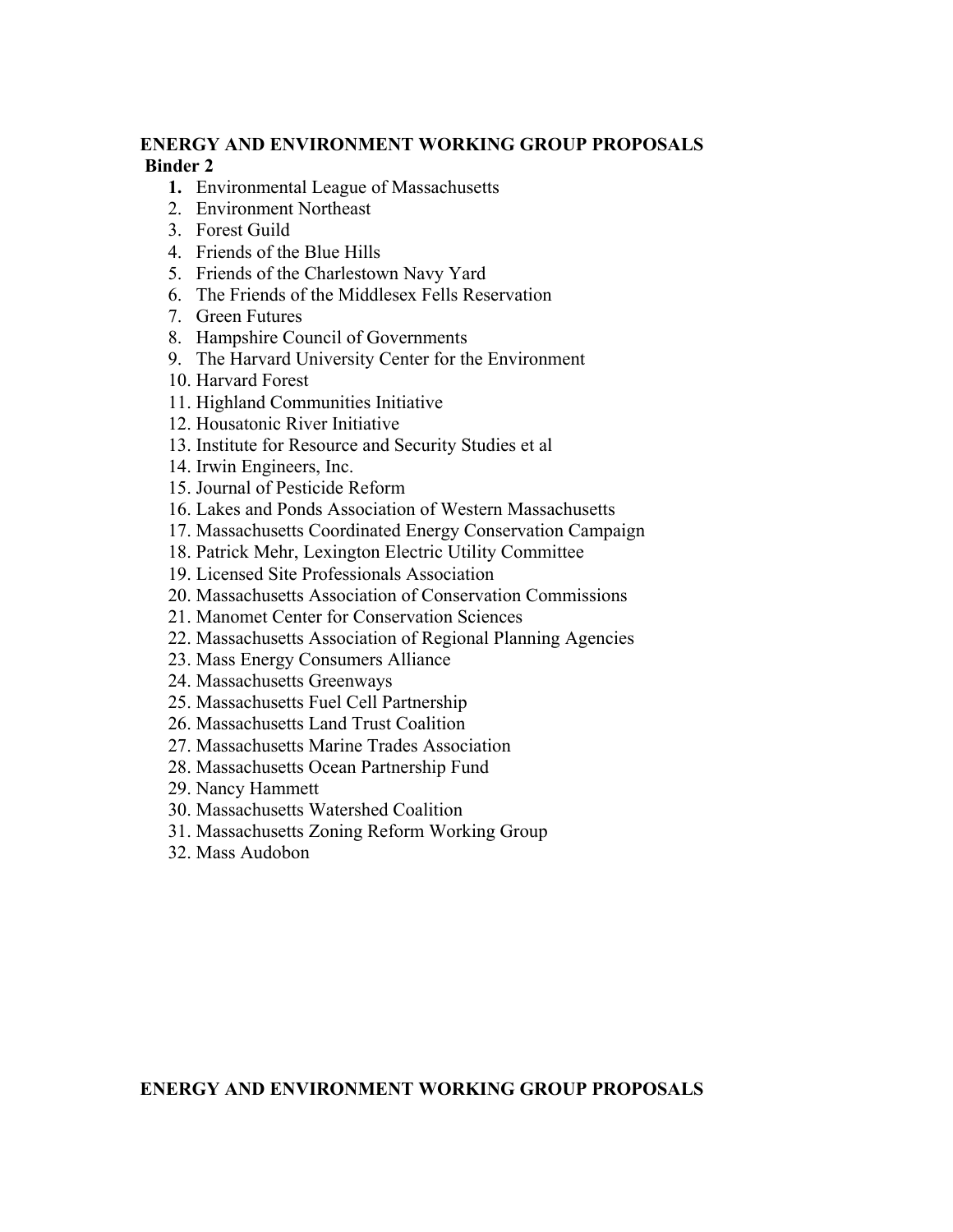#### Energy and Environment Working Group Report 12-15-06

### **Binder 3**

- 1. Mass Energy Consumers Alliance
- 2. The Community Planning Act
- 3. MASSCAP
- 4. MassRecycle
- 5. Massachusetts Water Works Association
- 6. Mass Green Energy Fund
- 7. MASSPIRG
- 8. Nahant Swim, Inc.
- 9. National Association of Industrial and Office Properties
- 10. The Nature Conservancy
- 11. Northeast Combined Heat and Power Initiative
- 12. North Quabbin Regional Landscape Partnership
- 13. National Renewable Energy Laboratory
- 14. Rushing Rivers Institute
- 15. David Cash
- 16. Amy Perlmutter
- 17. Otis Conservation Commission
- 18. PolicyLink
- 19. Price Waterhouse Coopers
- 20. Quality Property Management Services
- 21. Christine Rasmussen
- 22. Regional Environmental Council
- 23. Save the Harbor Save the Bay
- 24. Save Our Sound
- 25. Sheehan Family Foundation
- 26. Robert Sherman

### **ENERGY AND ENVIRONMENT WORKING GROUP PROPOSALS Binder 4**